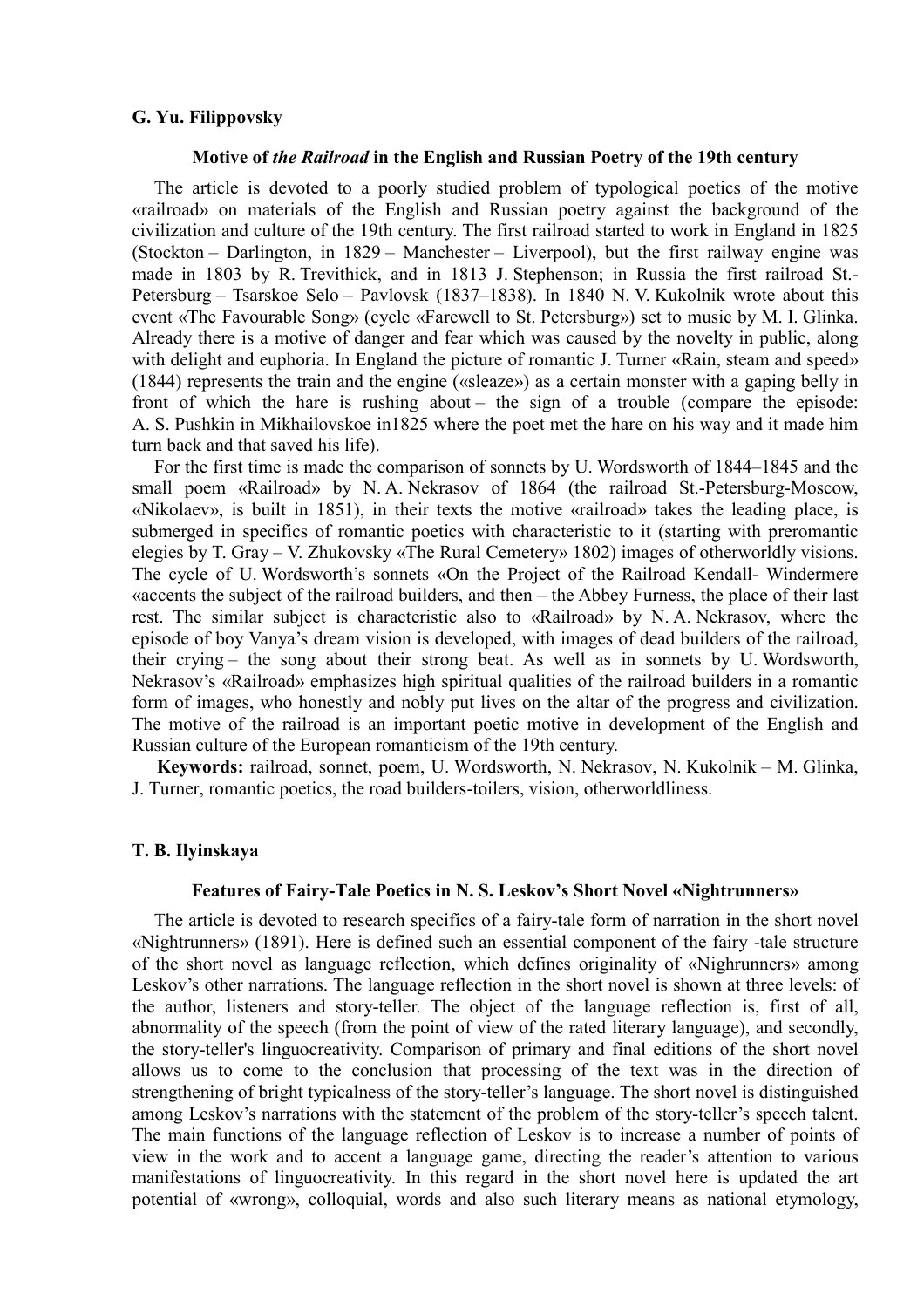stylistically motivated tautology, a metaphor-joke, the special rhythmics of a phrase containing including, humourous catchphrases (not so much of purely folklore but of original character). This difficult linguostylistic system of the short novel allows us to recreate artistically plurality of points of view and opinions concerning the main ideological opposition of the work, behind of which there are figures of Leo Tolstoy and Ioann Kronshtadsky. Allocation of means of the language reflection in the short novel deepens understanding of heterogeneity, versatility of Leskov's narration and – broader – the tale as a type of narration.

**Keywords:** narration poetics, N. S. Leskov, «Nightrunners», language reflection, popular speech, meshchanizm, literary language.

## **. A. Fedotova**

# **N. S. Leskov's Reception of L. N. Tolstoy's National Stories**

The article is devoted to the study of the urgent problem of reception on the material of N. S. Leskov's articles on the religious and moral teachings of Leo Tolstoy. The material for the analysis is little-known critical notes by Leskov «The Best Prayer» (1886) and «On Rozhna. A Note to the Sons of Resistance» (1886), dedicated to folk tales of Tolstoy, which are considered in the context of the writer's work as a whole. Applying modern methods of the text analysis, the author of the article explores the problems and poetics of Leskov's publicistic works, analyzes current issues of organization of the writer's dialogue with the reader, reveals narrative and linguistic ways of activating the reader's attention. The result of the analysis becomes concretization of ideas about the originality of the text-polylogue in Leskov's journalism, the mechanisms of intertextual enrichment of the meaning of the writer's works, the originality of the receptive strategies used by the author. The main receptive vector, characteristic of Leskov's critical articles about Tolstoy's folk tales, stands out sharply against the background of the most authoritative in the last third of the 19th century social criticism. The analysis of A. M. Skabichevsky and N. K. Mikhailovsky was opposed by the analysis of Tolstoy's texts from an ethical and religious standpoint. To implement this strategy, Leskov correlates quotes from Tolstoy with the texts of the Gospel and the lives. As a result of Leskov's comparisons in his interpretation of Tolstoy's works, the problem of inner spiritual life comes to the fore, which becomes the basis for polemics.

**Keywords:** Russian literature of the XIX century, N. S. Leskov, L. N. Tolstoy, reception, intertextuality, text-polylogue, folk tales.

## **A. V. Svyatoslavsky**

## **Maxim Gorky in Mikhail Prishvin's Literary Fate**

The anniversary year of M. Gorky has excited many sensitive issues concerning the binary opposition: Gorky as a personality vs Gorky as a literary artist. For years of the Soviet power in literary criticism there was an opinion on great personal friendship and creative cooperation between Maxim Gorky and Mikhail Prishvin basing on study of their correspondence. However the publication of Prishvin's 18-volume diaries finished in 2018 forced to introduce serious amendments, having revealed Prishvin's rather critical attitude towards Gorky as to a consecutive supporter of proletarian dictatorship, including in literature that, according to Prishvin, held down the writer's creative personal freedom and led to «nationalization» of literature in the USSR. Prishvin, connected with Gorky since 1911 by correspondence and personal meetings, was one of those who in many respects appreciating Gorky-artist, rather sharply rejected him as an ideologist, politician, spiritual leader. Gorky, being more senior than Prishvin in a literary experience and having supported Prishvin as the beginning writer in due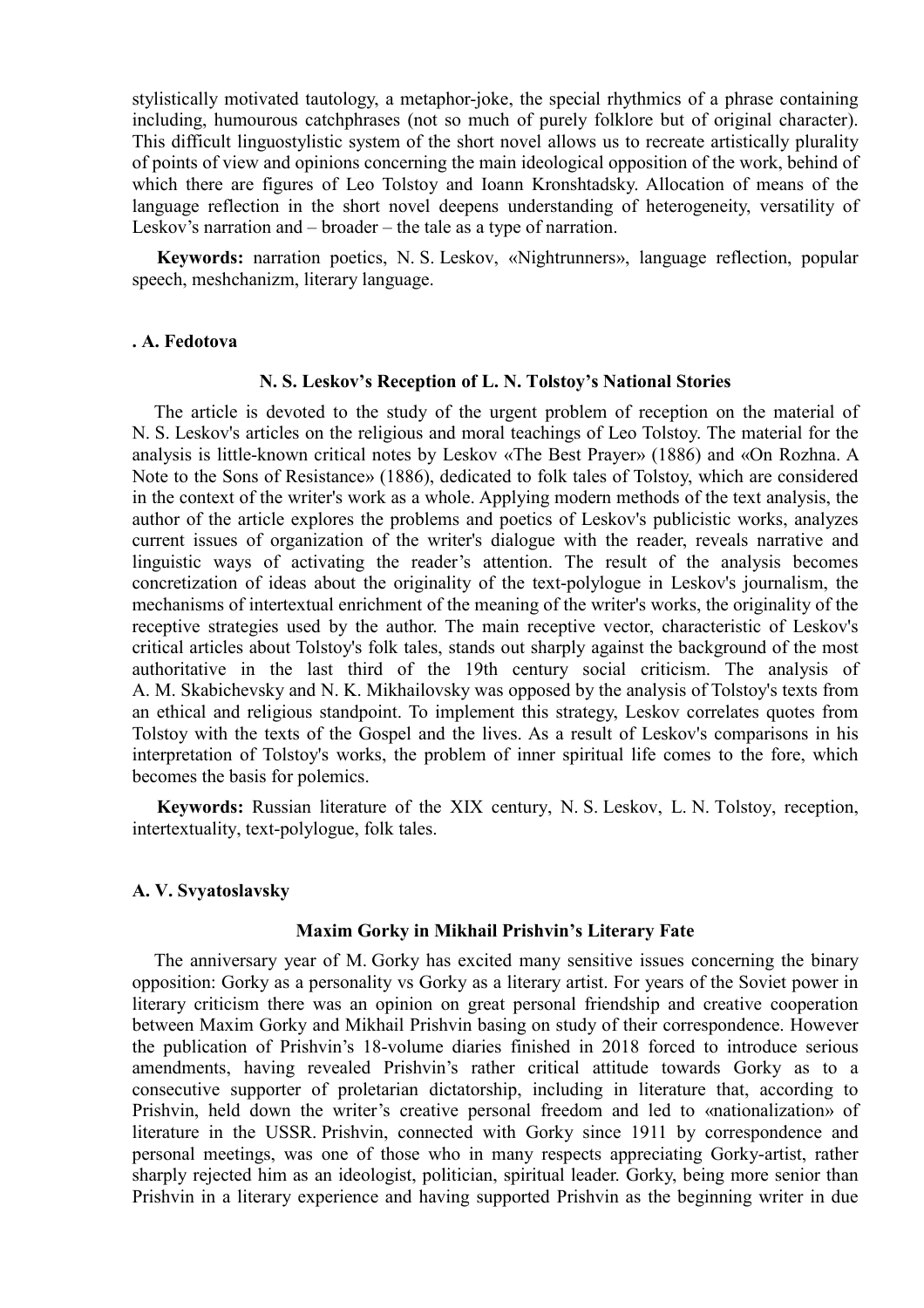time, subsequently admitted that he was Prishvin's student in somethings. He shows a more warm attitude to Prishvin, appreciating his unusual literary method as a master of poetic prose and a lyrical miniature. Prishvin, in general highly appreciating Gorky as a writer, at the same time makes a number of remarks of purely literary property in correspondence and diaries, concerning such works as «The Artamonovs' Case» and «Klim Samgin's Life». Nevertheless, a quite often sharp tone of Prishvin's diary statements on Gorky is softened in the 1940–50-s in connection with evolution of Prishvin's views on relations of the state and the writer. How much Prishvin's point of view on Gorky is proved, this is what the author of the article tries to understand.

**Keywords:** Mikhail Prishvin, Maxim Gorky, Russian literature of the 20-s century, Soviet literature, intellectuals and revolution, literary epistolary, literary diaries.

### **U. U. Shestakova**

#### **Gemstone Imagery and Its functions in O. Slavnikova's Novel «The Jump»**

The article discusses artistic functions of gemstones images in O. Slavnikova's novel «The Jump». Particular attention is paid to the fact that gems are not only decorative elements of narration, but also play the role of peculiar «stylistic integrators» of chaotic and streaming common being, representing a «framing», «sense-producing» function. The article proves that images of gemstones form a stratum of independent, self-sufficient being, which stretches over simulative reality of Slavnikova's heroes. It is also proven that the gem entirely reflects the inner world of a hero, gem is like characterological accessory. Because of that, the image of diamond is under special investigation, due to its high reflective feature, diamond has become as equivalent of a metaphysical issue when humans, close to each other, become strangers, at this point diamond is as a symbol of the person's impermeability and disconnection.

Other optical elements of the novel, like kaleidoscope, mirror, stained-glass window, along with double and split effects making gems, are under analysis. Both optical elements and gems cause polychromy of the narrative that allows us to state that O. Slavnikova has her own special disambiguation perception. Nabokov-Slavnikova literature continuity line is established. It clearly shows genetical similarity of style dominants of the both authors, who pay special attention to decorative elements of narrative, giving a methaphysical sense of it. Textual and conceptual similarities between O. Slavnikova's novel and Art Nouveau artists' creative practice are investigated. «Language plot» of the novel is under analysis. The «language plot» is revealed, at the formal level, by lot of metaphors and metonymies, and, at external, sensual level, by absolute domination of the language structure above the event line, which follows the preliminary organized syntactic ornamental path.

**Keywords:** gemstone, decorativeness, kaleidoscope, stained glass, symbolics, «style integrators».

#### **N. Yu. Bukareva, K. V. Nezgovorova**

#### **The Features of Organization of Metatext in V. Makanin's Fiction**

The article is devoted to the analysis of the features of organization of the metatext in V. S. Makanin's fiction. On the example of his literary creativity of the late 70's – early 2000's (the novel «The portrait and around», the story «Voices», the novel «Underground, or A Hero of Our Time» and the story «A success story about love») the author considers ways to create metatextual discourse, the specifity of the creative process and the features of the writer's conscience. In V. S. Makanin's fiction the text does not aspire to completeness, that is why the main principle of organization of metatext is variability. The hero-narrator offers different options for further plot development, so many fragments of the text resemble draft entries.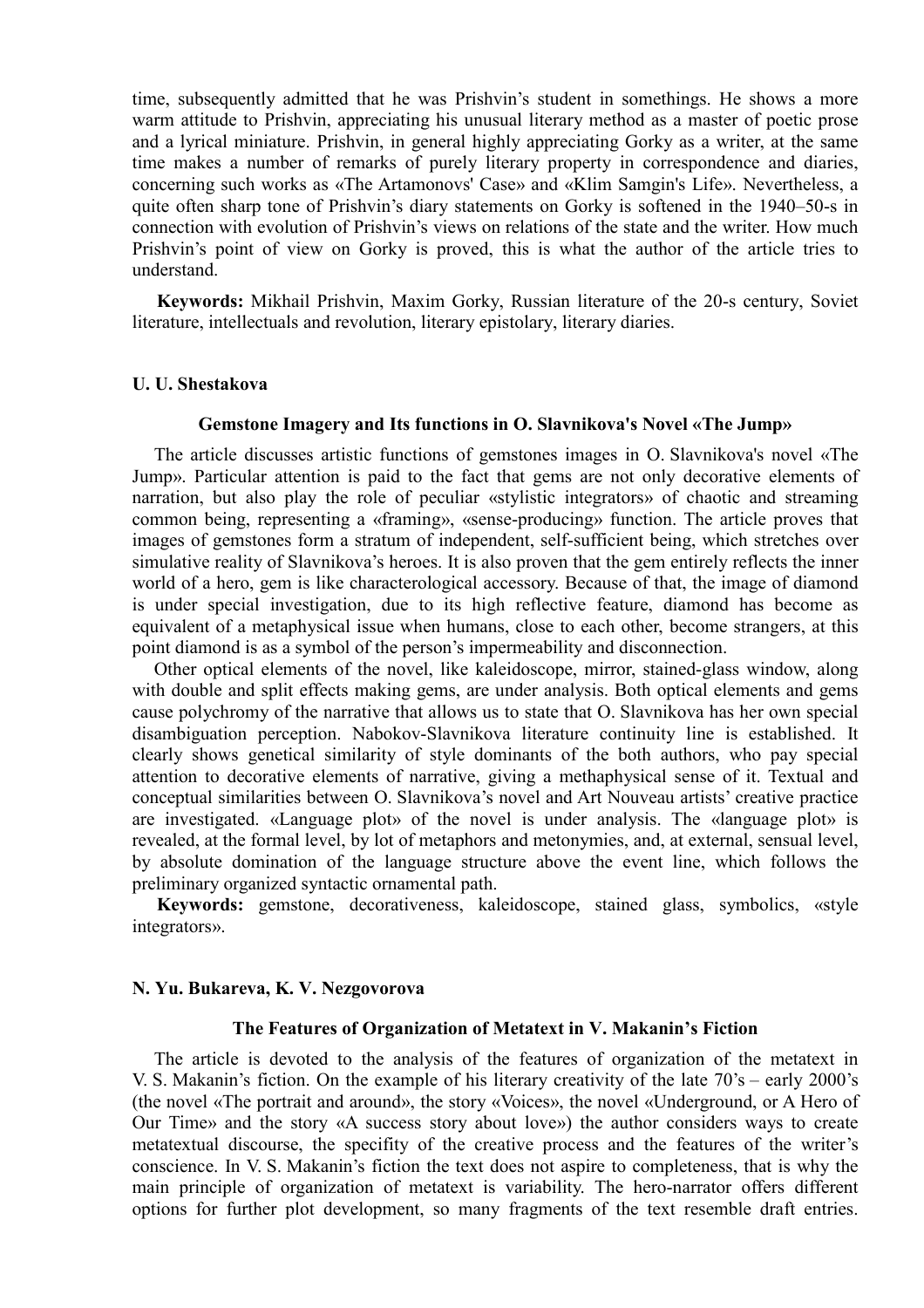Besides, in the focus of the author's attention there is a potential plot or stories that are only supposed to be a writer, but are not really created. These metatexts are models of stories, but «the writing man» rejects it, because for some reason it can not find further development. The author of the article analyses the features and the functions of the reflexive way of telling and the principles underlying the author's relationship with the hero. On the basis of the text analysis the author comes to the conclusion that the character of Makanin is freed from the author's supervision and feels over himself the unlimited power of literature, which also makes it possible to talk about the literary centricity of V. Makanin's fiction.

**Keywords:** metatext, reflexive way of telling, narrative structure, literary centricity, the character «the writing man», metafiction, variability.

### **N. I. Klushina, N. V. Smirnova, L. T. Kasperova, M. V. Ivanova, S. F. Barysheva**

#### **Internet Genres: News and Commentary in the World Wide Web**

The basis of Internet stylistics consists of media texts of special types (they can be named 'Internet texts'), which differ both from classical book culture texts, as well as from media texts existing in traditional media (press, radio, television).

The Internet being a new communication platform determines and shapes traditional text genres and triggers evolvement of new Internet genres. The researchers traced the genesis of the news (from short news reports to contemporary news in the Internet). The prototypical model of the genre has been constructed, its transformation has been traced in new media: compositional (inverted pyramid), structural (hypertext, clickability, multimedia, incompleteness). As compared to traditional news materials the study also revealed new stylistic features of the genre, such as intentional narrative organization, emphatically neutral stylistic tonality, choice of linguistic features depending on a media type (quality, mass and yellow).

The news is a transformed genre, but the online commentary is a new Internet genre. They revealed the stylistic features of commentaries, built their typology, and outlined the direction of further study on the Internet commentary: user and editorial commentary, the structural role of commentary in the media text and on forums; presentational, advertising, intentional commentary functions, etc.

The news and the commentary are compressed Internet communication genres very relevant to information requests of the modern society, which is obsessed with a new media culture evolved during the digital era. In the same time a new genre called «long read» is becoming more and more popular on the Internet. This fact refutes the thesis that contemporary communication is characterized by limited users' intellectual and speech effort. At the same time, it confirms the hypothesis proposed by V. G. Kostomarov about the alternation of an expression and a standard.

The study of norms dynamics in mass media resulted into a new scientific theory of media norms and a media variation of the Russian literary language. This concept is of high importance not only for the orthology and Internet-stylistics, but also for the linguistic security, as it contributes to the study of new Internet-communication effects impacting public opinion not only positively, but sometimes in a negative way.

**Keywords:** Internet-communication, style, stylistics, media text, hypertext, genre, dynamics of norms.

# **M. A. Vasilchenko**

#### **The Role of Style in Formation of «the Brand Identity» of the Magazine**

This article aims to examine the interrelationship of a style and a brand. Obviously, the brand identity and brand personality are crucial for a brand to be strong. Brands are similar to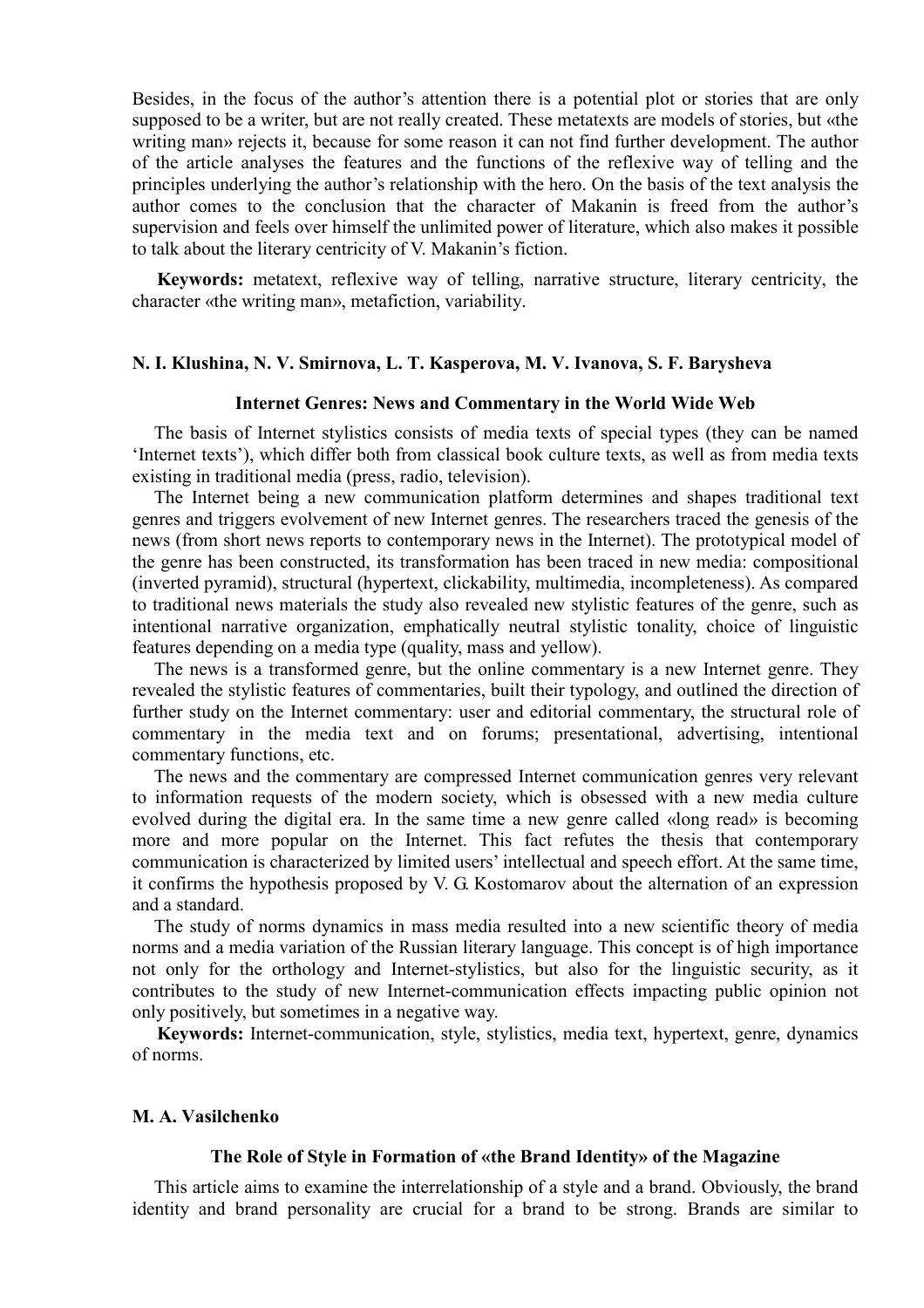characters present in literature, films or drama as they have personalities. Yet, brand researchers and practicing marketers have been actively using various disciplines such as psychology, sociology, anthropology for building brands with personalities prospective consumers would appreciate. Still stylistics has not yet made a contribution to branding research. In fact, a style is highly important for the structure of a brand: along with other brand elements (e. g. brand name, logotype, slogan etc.) style is crucial for creation of a brand personality. The present research is conducted on cover stories published in Forbes USA magazine from January to June 2017. The text analysis has shown that using stylistic features journalists construct a narrative of a brand hero, who becomes a brand embodiment. That is to say, journalists try to fit a real story into frames of ideal narrative. Consequently, this animism lies behind relationships between a brand and its customers. The present research may be useful for the development of both marketing and stylistics, as well as for marketing practice of brand building.

**Keywords:** brand, style, media brand, brand personality, brand identity, narrative, brand hero, customer-brand relationships.

## **М. Е. Novichihina, М. А. Drogaitseva**

### **Efficiency of the Medianomination: a Factor Study**

This work is devoted to the issue of the nowadays medianomination. Medianomination as the language nomination of mass media is interpreted as a peripheral element of the commercial nomination. It denotes the problem of communicative efficiency / inefficiency of the medianomination. The concepts of commercial and communicative efficiency of the nomination are differentiated. The question is raised about the need to find and test quantitative methods for assessing the communicative effectiveness of the medianomination. The disadvantages are identified of the traditionally methods of assessment, in particular, the inconsistency of the results obtained by different research methods. The factor method of research of the communication efficiency of the medianomination is being discussed on the example of the names of the women's mass media of the Central Black Earth Economic Region of the Russian Federation. The advantage of this method is that it counts mutually intersecting options. The practical results of the factor method are analyzed on the selected research material. According to the results of this technique, the semantic space of the studied symbols is constructed. This visualizes the results and detects a clear polarization of the names of only one of the factors. This factor is conventionally interpreted as a non-standard factor (originality). It is argued that effective communication can be recognized only by medianames that have a positive load on all the selected factors. It is shown that the technique of the factor analysis allows us to identify the communication effective and ineffective communication medianame. Correlation of the results of the study of the communicative effectiveness of the medianomination by factorization and other methods is revealed, in particular, by calculating the index of associative matching of the medianame. The conclusion about the statistical reliability and objectivity of the study of the communicative effectiveness of medianomination using the method of the factor analysis is formulated.

**Keywords:** medianomination, commercial nomination, mass media, efficiency of the nomination, association experiment, factor analysis, semantic space, coefficient of associative matching.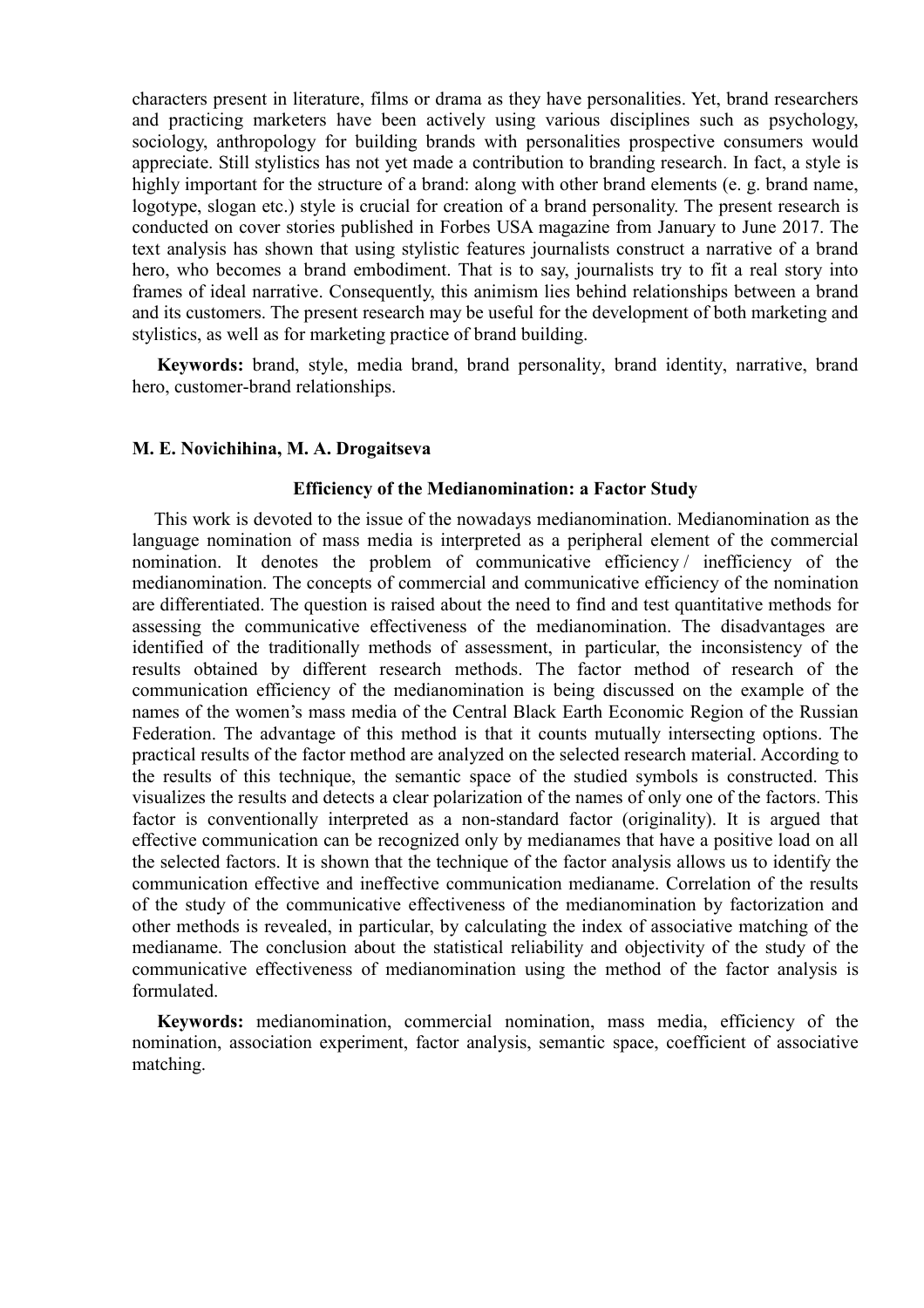# **L. V. Ukhova**

### **«Promoting Text»: Notion, Features, Functions**

In the article the terminological problem relevant for media linguistics is raised. During the last decade a number of similar, but not identical concepts is introduced for scientific use, which still have not got definitions: marketing / consumer discourse; selling / promoting / unique / optimized text. The purpose of the article is to carry out demarcation of the stated concepts, having defined spheres of their functioning and substantial potential and to give interpretation to the concept «promoting text», having revealed its typical signs and the main functions. In a chain of reasoning the author comes to the conclusion that the term covering all possible communication schemes of the market relations is «marketing discourse». The term «consumer discourse», not fully presenting philosophy of discourse interaction, explicates logic of the subject-object relations therefore it is more right to use it only in a behavioural aspect as an analogue of marketing communications. Thus the unit of the marketing discourse is a promoting text, a selling text is a unit of the consumer discourse. The uniqueness and optimization should be considered intrinsic characteristics of the selling and promoting text. The author understands «the promoting text» as a communicative unit functioning in space of marketing communications, which purpose is effective impact on target audience (to draw attention of the consumer, to be remembered by him, to cause or help to create a certain emotional relation to information put in the text and, ideally, to induce to a certain action) and which has a system of relevant verbal and nonverbal means of its strengthening / optimization. Besides, the author notes that today borders of the marketing discourse have considerably extended and cover not only spheres of the integrated marketing communications (IMC), but also actively penetrate into other spheres, which seem to be far from IMC, – the scientific discourse, book publishing and even children's literature (in the latter case washing away borders of traditional genres and creating new ones).

**Keywords:** media linguistics, a marketing discourse, a consumer discourse, a selling text, a promoting text, a unique text, an optimized text.

# **E. V. Marinova**

# **New Fields of Variation of Language Units and Establishment of the Norm of the Modern Russian Literary Language**

The study examines new fields of word variation in modern Russian speech on the material of new loan lexis (about three thousand units). The appearance of formal variants is primarily due to intensive influx of borrowings from one source language (English), which results in formation in Russian of certain single-structured groups of words which are subject to this or that variation: nouns originating from composite words or word combinations; nouns ending in -*шн/-шен*, in *с/-з*, with a word stem ending in a vowel, etc. The analysis of variants of different types reveals new processes in the Russian language, that influence establishment of the literary norm (absence of the consonant devoicing at the end of words, alternative pronunciation of letter combination «дж»; a secondary stress on words that are not compound; spelling of consonant abbreviations with lower case letters; spelling in Latin characters; absence of inflexion in nouns that traditionally belong to a declinable class; variation of one word according to different formal characteristics, etc.). The author also points out «vanishing» types among word variants; causes of analyzed phenomena, peculiarities of lexicographic recording of foreign neologisms. The article offers recommendations on codification of new words. In particular, the study substantiates the point, according to which it is necessary to opt for the declinable variant when fixing a new loan noun ending in a consonant in a standard dictionary. The study was based on the material of the electronic database «Integrum», «Electronic corpus of Russian newspapers»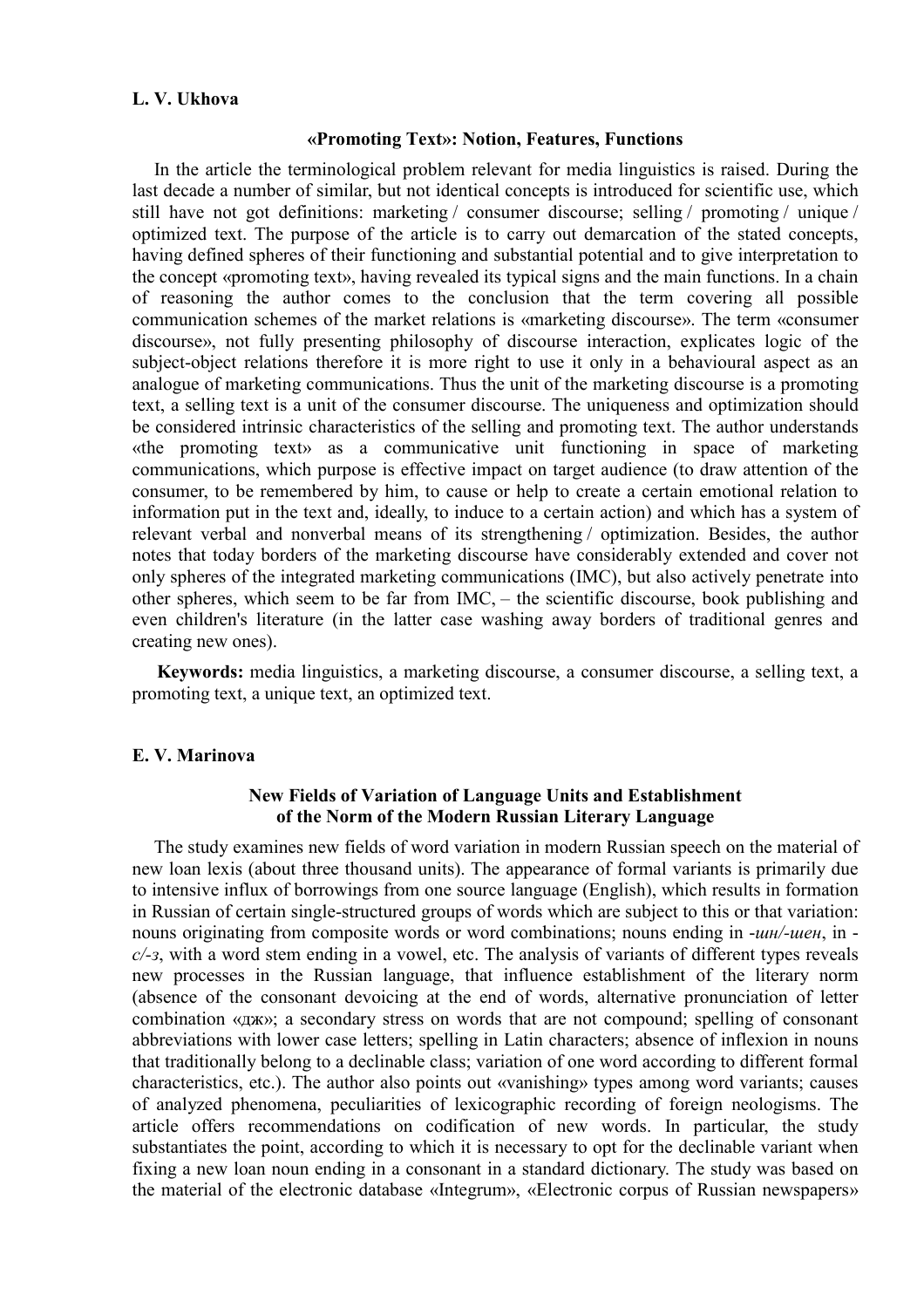(MSU project), «Russian national corpus», recordings of speech and the Internet database in the framework of the descriptive method of linguistics.

**Keywords:** variability, norm, orthoepic, accentual, phonemic, orthographic, graphic, grammatical variants of words.

# **O. E. Ivanova**

## **Orthographic Recodification as an Activity**

The article is devoted to one of the important lines of activity in orthography-orthology – the change spelling of words, codified by spelling dictionary, or recodification. Recodification is carried out primarily to maintain the fullness of the manifestation of systemic features of writing, to affect on the particular deviations from the natural implementations of the system. In other cases, it is realized as a concession to the formed standard norm, made by codifiers (subjects of the writing) taking into account the clearly prevailing use. Or, the separate specific dictionary prescriptions, given under the pressure of the orthographic «fashion», correct with the help of recodification. An important social purpose of recodification is to ensure the balance between the prescription of the national dictionary and the interests of the writing community. The article examines examples of recodification, coinciding and not coinciding with the vector of standard writing preferences. The experience of real recodification is evaluated not only from the point of view of the regulatory activity of linguists, but also from the point of view of the social success of this activity. The recodification that does not contradict the already existing or predicted standard norm and that is therefore easily accepted by the writing community is recognized successful for codifiers and vocabularies. Recodification as corrective work and as an activity, regulating a written standard, is relevant for the latest edition of the Russian Spelling Dictionary (2012). As a result, recodification is not estimated as a failure in the work of linguists or as their misses in normative forecasting, but as a manifestation of the regulatory aspect of the culture of speech.

**Keywords:** orthography, spelling dictionary, codification, codified norm, standard norm, recodification, unification of spelling by rules, variation of spelling.

## **N. V. Dubinina**

## **Functioning of Lexeme-Coloratives in Russian: a Diachronic Aspect**

Тhe relevance of the given article is due to the fact that the study of the functional and semantic features of color-coding adjectives is one of the most important tasks of modern lexicology, since it is connected with the study of dynamic phenomena in the vocabulary of the Russian language. The purpose of the article is to determine the features of the functioning of coloratives in the history of the Russian language. The lexical-semantic group of color descriptions has a long history of formation. The use of coloratives is an ongoing process associated with human linguocreative activity. Functioning at different times, lexeme-coloratives are a part of the lexical-semantic group «color» of the Russian language and an active stock of vocabulary. With decreasing relevance of words, lexemes pass into passive stock, while remaining registered in lexicographic sources. As a result, the conclusion is significant that at some particular chronological stage of the language development there are changes in the composition of the lexical-semantic group associated with linguistic factors caused by the emergence of new realities in life of the society.

**Keywords:** lexical-semantic variant, lexeme, lexical meaning, color designation, word usage.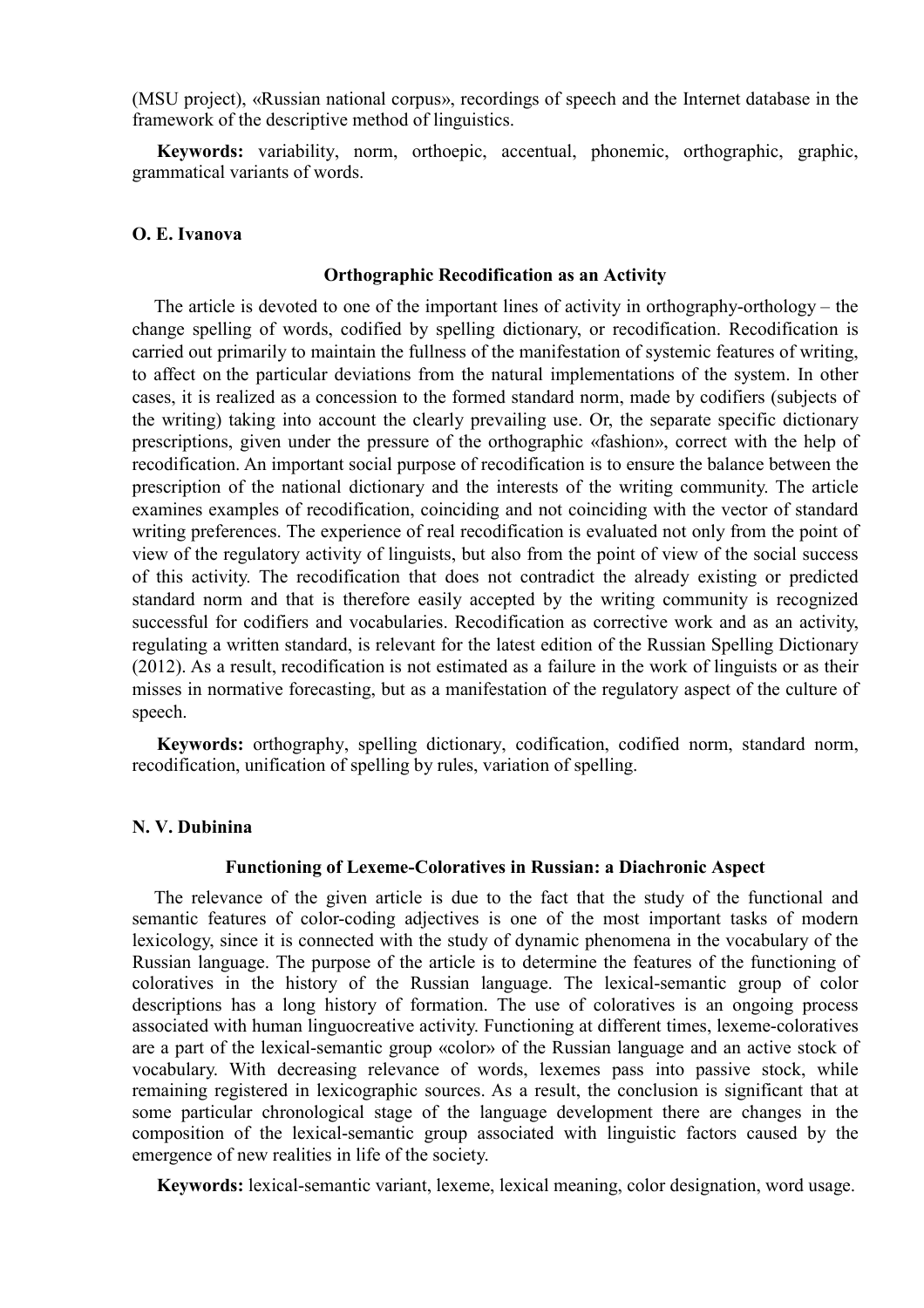## **I. A. Sukhanova**

# **Originality of Text Similarity in B. L. Pasternak's Novel «Doctor Zhivago» with F. M. Dostoyevski's Story «The Village of Stepanchikovo and Its Inhabitants»**

The article considers the intertextual relations of Boris Pasternak's novel «Doctor Zhivago» with F. M. Dostoyevski's story «The Village of Stepanchikovo and Its Inhabitants» («Selo Stepanchikovo i yego obitateli»). The author of the article makes a start from the episode of Pasternak's novel when the main character kicks downstairs his opponent Komarovski. This situation resembles the episode of Dostoyevski's story when Colonel Rostanev kicks away Foma Opiskin, a self-styled tyrant of his family. Dostoyevski describes the episode in details, Pasternak does not show its outcome and a reader finds it out something like by accident in the next chapter. But in the both texts the resolute actions of the characters do not bring to the expected result and also a lot of resembling details of the corresponding episodes call to each other in free variations. The motifs of Dostoyevski's story appear not only in the mentioned episode of Pasternak's novel, but, seemed to be imperceptible, they are dispersed in the whole text of the novel and appear unexpectedly in connection with some character, episode or situation. For example, Vasya Brykin shows some likeness of Falalei; the details of the narrator's journey to Stepanchikovo and his recollections of childhood are responded in Part 1 concerning the childhood of the main character of «Doctor Zhivago» and his friends; common things appear in the description of the park and the wing both in Stepanchikovo and Duplyanka. Nevertheless the projection to «The Village of Stepanchikovo…» in «Doctor Zhivago» coexists with projections to the other pretexts. The analysis of complex interlacing of intertext and intratext not only demonstrates the resemblance and the difference in the interpretation of the archetypical plot made by the writers of two different epochs but also permits to reveal the main principle of the text structure of Pasternak's novel – the principle of motif group variations.

**Keywords:** B. L. Pasternak, the novel «Doctor Zhivago», the poem «A Tale» («Skazka»), F. M. Dostoyevski, the story «The Village of Stepanchikovo and Its Inhabitants» («Selo Stepanchikovo i yego obitateli»), intertext, intratext, archetypical plot, motif group variations.

#### **G. V. Denisova**

## **Psycholinguistic Features of Russian Emigrants' Speech**

The purpose of the given work is (1) to analyse changes which happen to language in emigration, in comparison with the processes proceeding in mother country language (2) to consider a self-identification discourse which partially sheds light on the structure and the content of some important components of a cultural and language projection, including in coordinates of antinomy «own» / «strange» as a certain mental set. The material for the analysis is Vladimir Venediktovich Khoromansky's (1889–1983) manuscripts, which are stored in Bakhmetev archive at Columbia University and they are a source of invaluable evidences both in respect of illuminating some historic facts, and from the point of view of their stylistic features. The latter seems to be especially important as, despite obvious interest to the Russian emigration in recent years, still there is not only an open question of the linguistic status of the language used in diaspora, but also perspective of the language picture of the world appearing in speech behavior of emigrants.

The notes, which we have, incorporate all main functions of the genre of the diary and allow us to reveal the following text functions: (1) cultural as a mechanism of preserving the memory of events; (2) therapeutic as removal of emotional experiences in the course of their verbal fixing; (3) autocognitive as a way of extracting certain experience; (4) cultural and game and (5) literary and creative.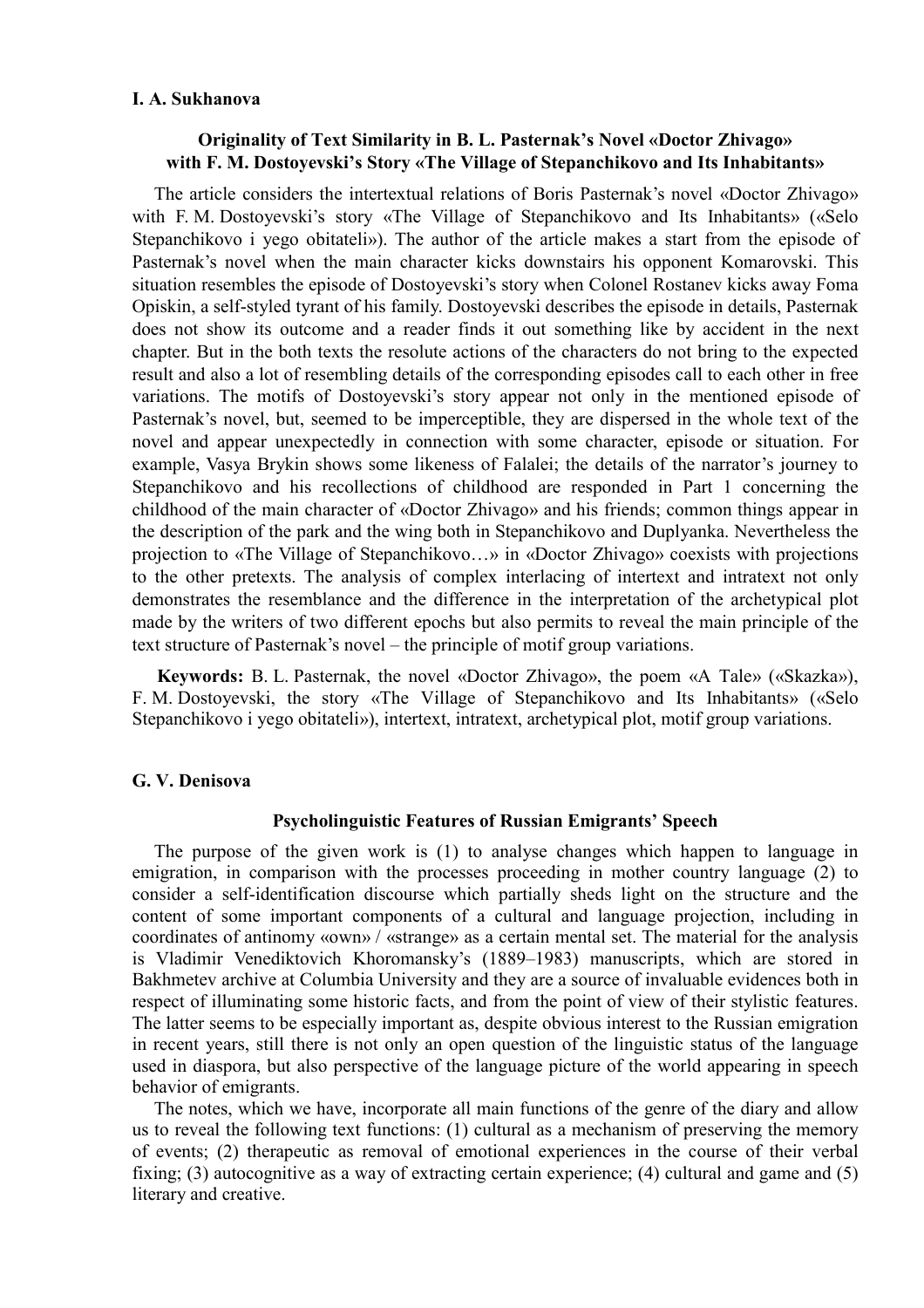Russian is characterized abroad by the heterogeneity and diversity, as on the vertical axis (different waves of emigration), and on the horizontal one (within one wave). By complex consideration of Khoromansky's memoirs, which were not edited, the functional and stylistic variability of the language means used by the author attracts attention. The analyzed manuscripts confirm the fact that despite many years of life in foreign-language cultural space, there is a high level of proficiency in Russian and there is an informant only of microscopic features in the native language, which are usually allocated as typical features of the first wave emigrants' speech.

The discourse of Khoromansky's ethnic identification corresponds, first of all, to the Russian culture while his territorial and state component is almost not expressed or is presented very poorly. It appears that the result received by us slightly opens a veil on the system of estimates of own national identity in linguocultural consciousness of old emigrants.

**Keywords:** language of the Russian Abroad, mother country language, linguocultural consciousness, language picture of the world, emigration of the first wave, national and cultural space, self-identification discourse, antinomy «own» «strange».

### **Yu. A. Nenasheva**

# **A Friend or a Foe: Interlingual Interference and Probabilistic Preferential Intonational Models**

Referring to communication processes as to probabilistic unprogrammed activity means that we should turn attention to the factors that define discourse functioning. These factors also structure discourse probabilistic characteristics. Linguistic preference as a discourse probabilistic characteristic describes the specificity of speech message constitution/perception processes. Linguistic preference has an orientating and prognostic value, it provides for the euristic choice and decision making procedures in constituting speech messages.

Methodology of the experimental discourse analysis, anthropocentric and cognitive approaches to speech intonation help to identify operational intonational units which comprise procedural information about the speakers` choices in processes of generating/interpreting speech messages. These units can be defined as probabilistic linguistic preference intonational models. They are preconditioned by cognitive and social mechanisms and organized into hierarchical structures; their functioning as probabilistically oriented is provided for by the complex of factors studied in the decision making theory. The typology of probabilistic linguistic preference intonational models is correlated with non-codified usage norms, as it describes most frequent, typical intonation structures used by speakers in related communicative situations.

In classroom bilinguism situations linguistic preference intonational models of the native language can interfere with using or teaching L2 intonation structures and cause communication failures – either the information in the message is corrupt or the message cannot be decoded. The key to the problem can be found in identifying linguistic preference intonational models of the native language and L2 and describing «overlapping zones» of intonation units and corresponding speech intonation contours with semantic and acoustic similarities.

**Keywords:** intonation, probabilistic discourse characteristics, probabilistic linguistic preference intonational models, interference, classroom bilinguism, linguistic preference.

## **A. G. Pastukhov**

#### **Gloss as a Media Genre and Its Functioning in German Press**

The modern cultural background imposes serious obligations based on the need to clarify the media concept associated with the ever-changing formats of the content presentation. Existential forms of media texts determine the main typological characteristics. The information dispersed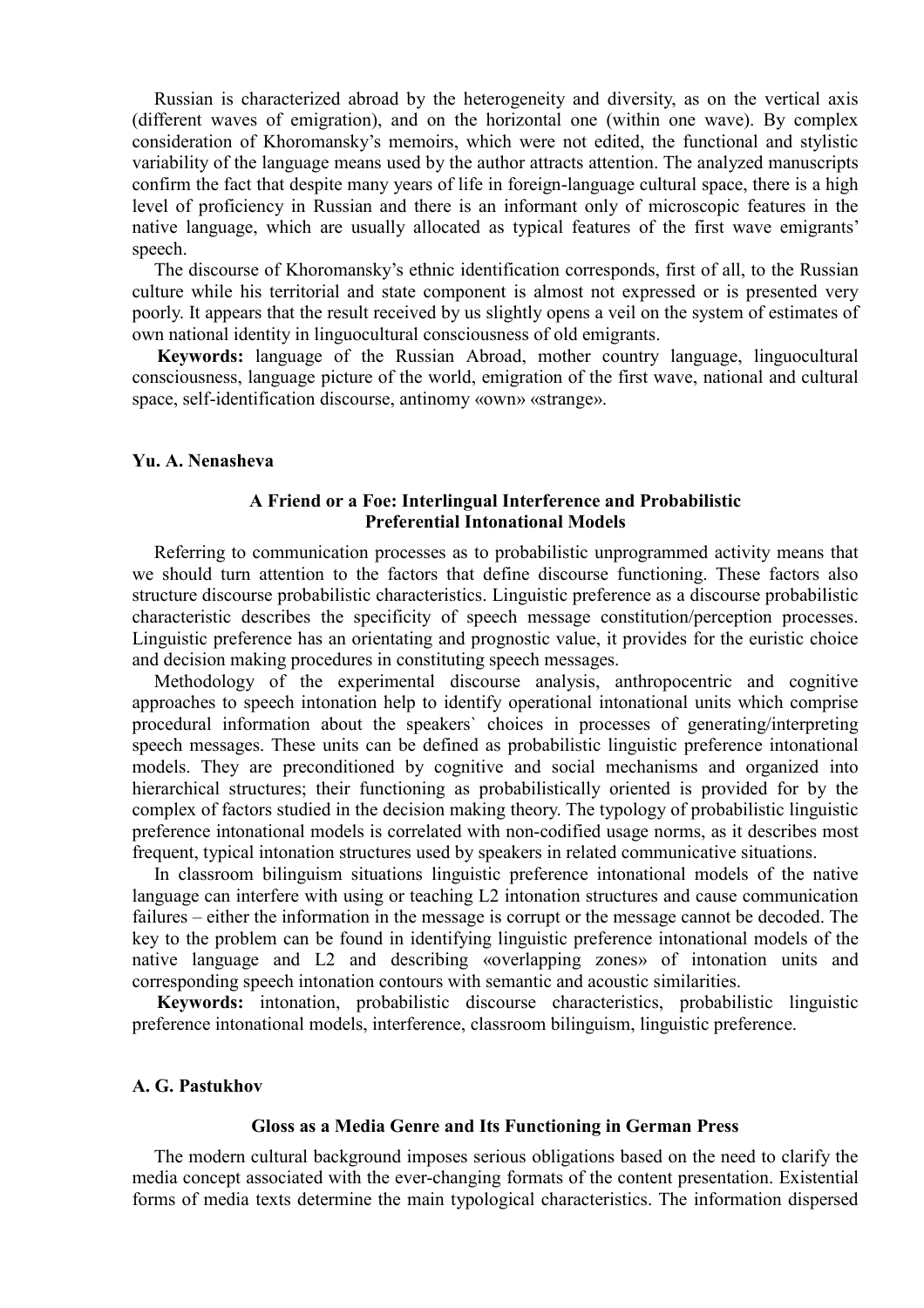in media space creates a special infrastructure that helps to develop new forms of its representation. Journalistic genres, as products of «social nature», have a number of characteristics: the information is largely complemented by its variability. The sequence of elements in them is relatively free, although the style varies greatly depending on the intentions of the author. As a result, media genres are generally considered to be non-rigid forms, respectively, the facts and their presentation in them are perceived as a dynamic indicator of transformations that are realized along with their analytic character. One of the genres that demonstrates similar media analyticity is the gloss. In the article the gloss features in the system of German printed media are examined. Various examples from the federal and regional press objectify typologically and stylistically most important characteristics of the genre that is emphasized as a stylistic, literary and cultural phenomenon. The gloss is an opinion forming genre that is primarily aimed at reflecting current events, with a special emphasis on everyday problems. The subject of critical discussion in the gloss is often the banal topic that enters a competitive relationship with a broad reflection of the social and political context. This also explains the choice of stylistic means in the gloss: effective quotations, headings, etc. Being an ordinary way of attention attracting, it allows us not only to rank and evaluate events, but also to make their presentation more sensational and dramatic.

**Keywords:** gloss, media genre, media text, analytic genres, genre standard, language of the press, format.

# **Yu. A. Nenasheva, O. M. Sedlyarova, N. S. Soloviova**

#### **Intonations of the Direct Speech of Male and Female Characters of the Audiobook**

The research is performed within the methodological framework of the experimental discourse analysis. Gender-specific intonational characteristics of the English speech and the degree of their correspondence to the speech gender stereotypes are identified and evaluated on the basis of their comparison to the actual acoustic parameters of utterances.

Experimental discourse analysis methodology allows us to identify independent variables directly connected to the gender characteristics of the speakers and dependent variables only marginally, or not at all, connected to the gender of the speakers. Independent variables serve to identify gender of the story characters, they are less variable. Dependent variables are not gender-conditioned and comprise the area of overlapping intonational characteristics of male/female speech. Dependent variables are more subject to change, they serve to express other than gender-oriented discourse meanings: expressive, modal, emotive meanings. The results of the study show that actual fundamental frequency of the speaking voice  $(F_0)$  does not represent an independent intonational characteristic, notwithstanding the speech stereotype, whereas  $F_{0min}$ is evaluated by the listeners as representing a gender-specific female speech feature.

Independent and dependent intonational characteristics make up gradience areas of gender opposition: extreme areas including gender-specific intonational characteristics and the central area which includes dependent intonational characteristics common for the both genders. Such a division of the intonational characteristics is gradual, it reflects the complex structure of the message. Introduction of gradience into the gender opposition helps to evaluate the influence of the external factors, such as speech gender stereotypes onto the intonation of the English speech.

**Keywords:** discourse, experimental discourse analysis, intonation, gender, speech stereotype, male/female characters, gradience, gender-specific intonational characteristics.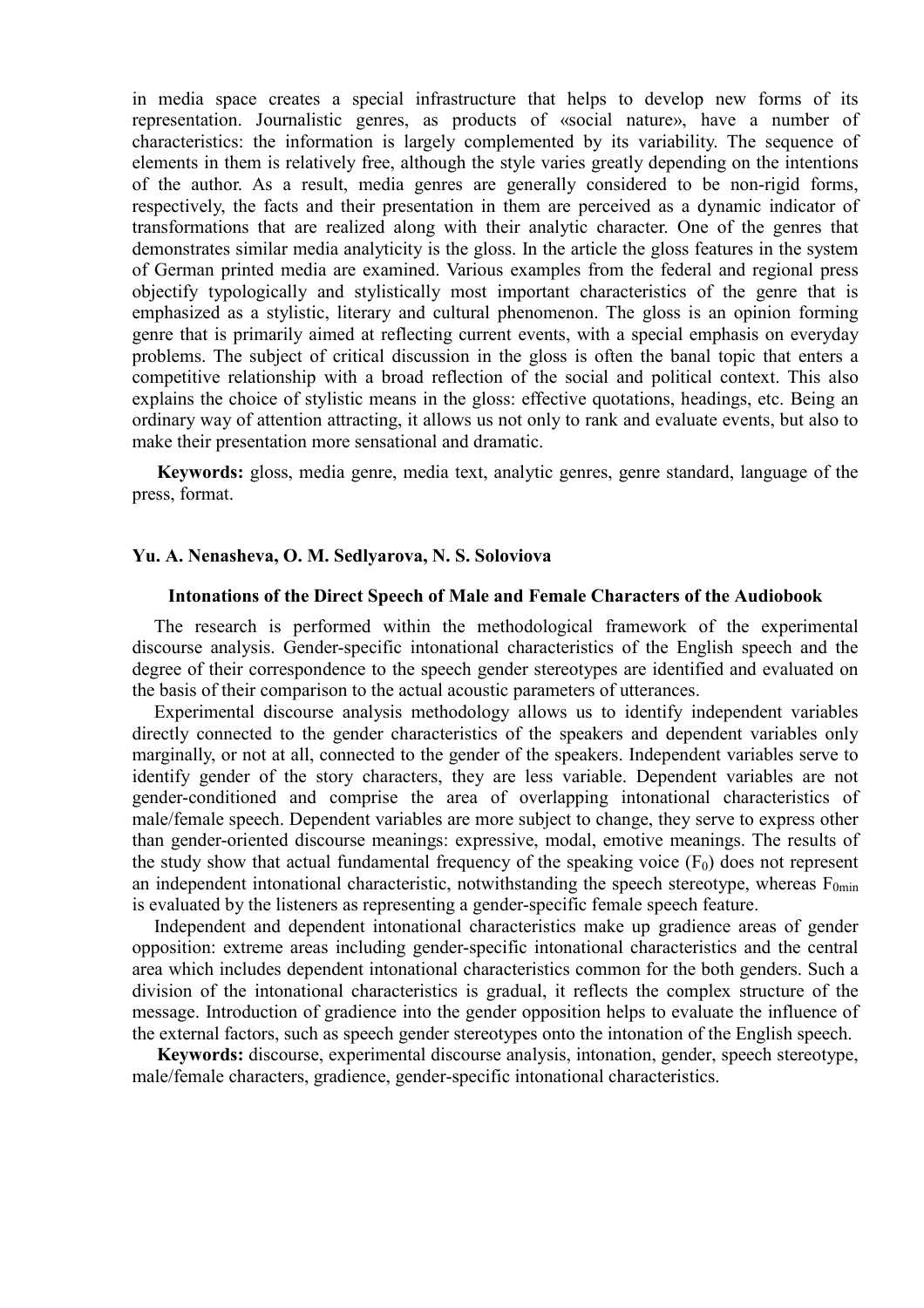# **Kostromina T. A.**

### **Fascination in Creolised Texts in English-Language Social Advertizing**

This article is devoted to the fascination as a communicative phenomenon and a component of texts with codes of different semiotic systems in social advertising. A number of terms used by the scientific community for the designation of this kind of texts are considered. The choice of the term «creolized text» is substantiated and its definition is presented as a text, the texture of which consists of two non-homogeneous parts – verbal and non-verbal. The classifications of creolized texts are analysed depending on the synergetic effect of two components on the recipient. The examples of the main methods of fascination, found in creolized texts of social advertising, are derived and given. Particular attention is paid to the fascinative influence of the verbal and nonverbal constituents of the creolized text on the recipient. As a result it is concluded that the phenomenon of fascination contributes to the main purpose of the advertising message: to draw attention to the problem, to generate interest and conviction in the idea, opinion or method of solving this problem. The article notes that fascination is often found in the non-verbal component of the message of creolized texts of social advertising. It is established that the reason for this phenomenon is a significant difference in the speed of perception of iconic and verbal signs. The interrelation between the fascinative perception of the text and the figurative perception of iconic symbols is traced, which is not drawn to facts and numbers, but to associations and images. The article notes that some methods of fascination can only be linguistic, for example, questions, question words, incompleteness of utterances, understatement, word-symbols, numbers, imperative and deviation from the norms.

**Keywords:** creolized text; public service announcement; PSA; fascination; fascination device; verbal and nonverbal components; impact.

## **E. I. Boichuk**

## **The Internal Structure of Rhythmic Units of the French Prosaic Text**

The purpose of this study was to determinate basic elements of the rhythmic units structure in the prose text. The main tasks were the definition and characterization of such parameters of the minimal rhythmic unit structure (rhythmic block) as stress, pausing, accenting, caesura, the size of the interaccent intervals and the length of rhythmic groups (rhythmic equalities and sequences). The relevance of this study is due to the need to clarify the effect of parameters on the perception of the rhythm, and also to establish a close interrelation of these elements with the structure of the phrase in music, its rhythm and size. To achieve the goal and solve the tasks, the hierarchy of rhythmic units was defined, and also all the means, capable to participate in the formation of rhythm within the prose text, were listed. The study was conducted on the basis of the French language, namely the texts of 19–21st-centuries novels. The main results of the study are the following: firstly, the rhythmic block as a minimal rhythmic unit can include all types of stress (basic, additional, emphatic, semantic), anacrisis and clauses, syncopation and accent; secondly, the rhythm is created by a sequence of equal or approximately equal in length rhythmic groups constituting a single rhythmic block, and thirdly, rhythmic repetition often provokes the inclusion of pauses that create a sense of rupture in sound, participate in many contextual situations, contributing to their individualization. In this case, pauses play a special role in the realization of the text rhythm, especially when other means of rhythm are available at different language levels (repeats of different types).

**Keywords:** rhythm of prose, rhythmic unit, rhythmic block, prosody, pausing, stress, interval, accent, the structure of the rhythmic unit.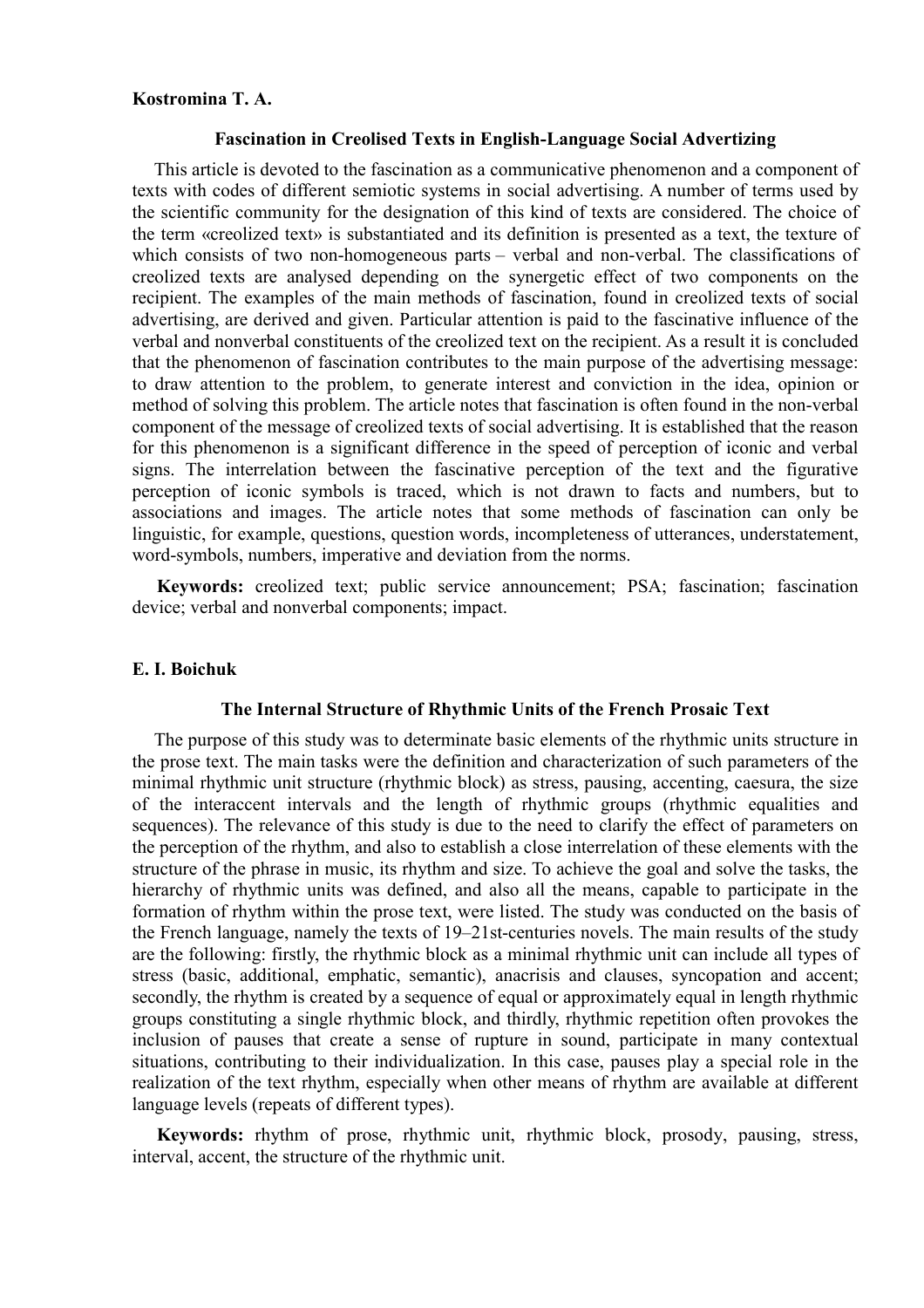## **K. Kh. Rekosh**

### **Etymological Рarameters of Semantics of French Legal Discourse**

Researchers often refer to the etymology of terms, the meaning of which they interpret, because without the past there is no present. At the same time, the phenomenon of etymology (the study of the origin of linguistic units) and etymon raises many questions and deserves some reflection. In particular, in connection with the study of French legal discourse search of the origin of the idea, concept or root is hampered by the ambiguity of the etymon.

The expansion of the research object, the appeal to external linguistics or other types of knowledge lead to the realization that the concept of «primacy» of the etymon is quite arbitrary and not always achievable, that the genetic pathway of word does not always coincide with the genetic path of the institution, phenomenon or idea. In contrast to the generally accepted approach to the etymology of the word, the article proposes to look at the phenomenon of the etymon from the perspective of not a single word, but that of the institution and take into account the continuity that operates not only at the level of terms, but also concepts, ideas, theories, paradigms, the impact of one system of law on another, the synergy of a wide range of phenomena. The article deals with some parameters influencing the semantics that should be taken into account in the etymological analysis of the Western European legal discourse: taking into account cultural events, transitions from the realness of the material world to that of ideas (abstractions and their verbal representation), the historical formation of the law of Rome in the institutions of religion, the presence of customary law in the discourse space of law. In the article these parameters are analyzed within the framework of the introduced concept «etymology of the institution» and implemented in different periods of language development, cultural and discursive paradigms and, accordingly, in the semantics of the modern French language.

**Keywords:** etymon, etymology, Roman law, sayings, institution, «Leges duodecim tabularum».

## **O. S. Egorova**

# **Communicative and Syntactic Organization of Verificative Sentences**

The article is devoted to the study of the main linguistic means of expressing thought in the process of communication – the sentence – in the aspect of communicative (actual) syntax. This problem has always been one of the promising and actively developing areas of modern linguistics, its basis being fruitful in solving many issues in various fields of humanitarian knowledge. The object of the study is verificative sentences that has not yet received sufficient coverage both in domestic and foreign linguistics. The study was carried out on the basis of the French language. The purpose of study is to identify the formation patterns of verificative sentences in accordance with the communicative perspective (actual division) and to create the communicative-syntactic types classification that takes into account the features of the interaction of the communicative and syntactic structure of the sentence. The general communicative orientation (general communicative meaning) of the sentence, the actual (themerheme) division of the sentence, the communicative-syntactic functions of the sentence components, the linear structure, the formal indices of the theme and of the rheme of the sentence were chosen as the basic principles for the selection of communicative-syntactic types. The analysis of factual material made it possible to distinguish the types of particular-verificative sentences most characteristic of the French language: subjective, predicate, objective, sirconstant, predicate-objective, predicate-sirconstant. The proposed verificative sentences classification, including the main schemes of actual division realization, that is the paradigm of communicative-syntactic types that a sentence can form in the process of communication, allows, on the one hand, to fully reveal the features of the syntactic mechanism functioning of the French language in the sphere of generating a speech utterance and, on the other hand,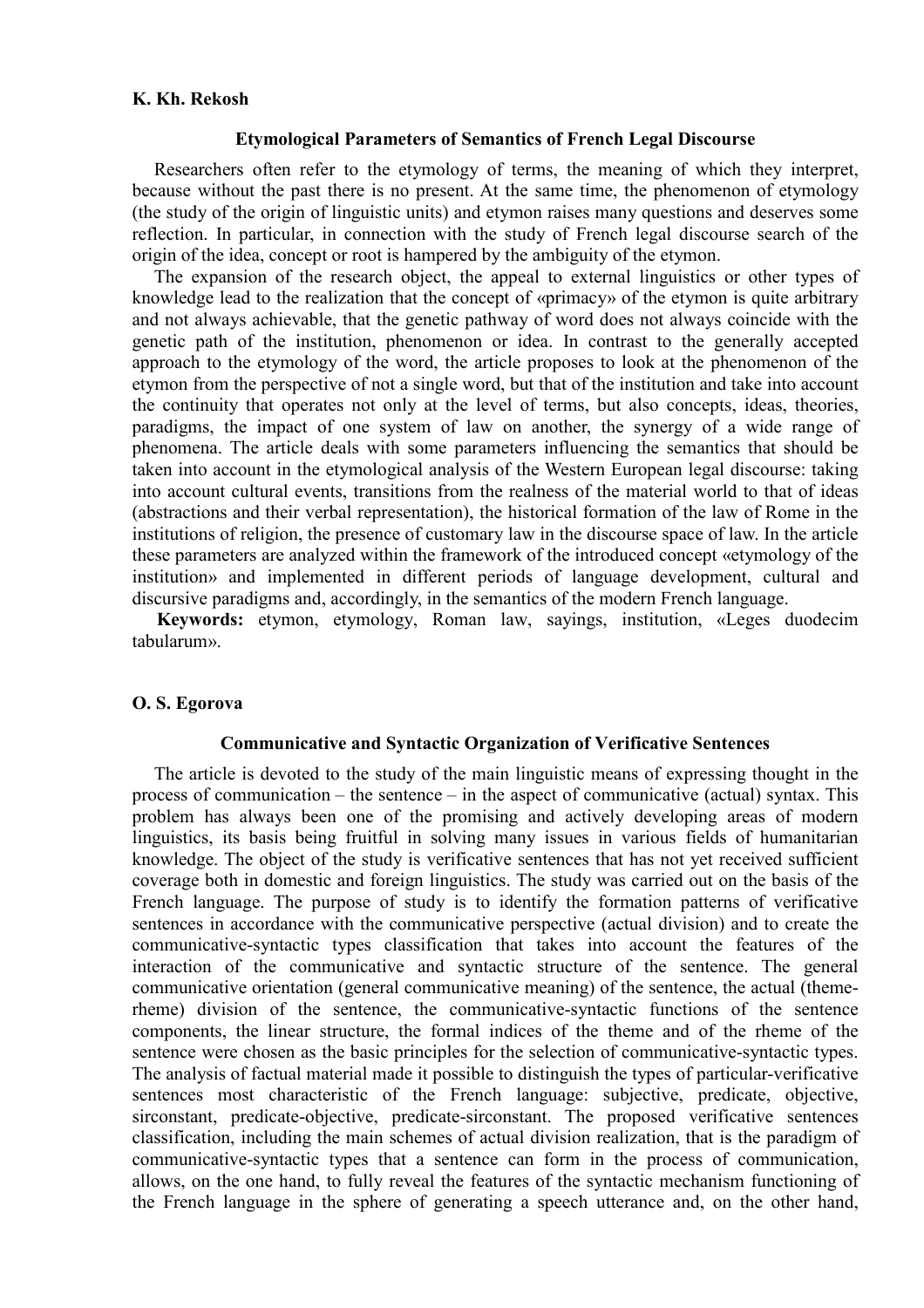provides the speaker (writer), with a certain communicative situation, of the necessary type (variant) of the sentence, adequately reflecting the purpose of the statement.

**Keywords:** communicative and syntactic organization of the sentence, actual (theme-rheme) division, particular-verificative communicative-syntactic types, formal indicators of types.

## **M. K. Golovanivskaya**

## **Influence of Sociocultural Meanings on Formation of the French and Russian Mentalities**

The article analyzes key socio-cultural meanings that influenced the formation of Russian and French national mentality. Among them there are geographical, historical and cultural features that predetermined the system of concepts and their interrelationship. All these factors allow us to construct some explanatory models of existing differences in both mentality and language. So, the basic sociocultural meanings for the Russian mentality are the Mongolo-Tatar ethical codes, Christian morality and worldview, Europe and Europeans and communism, both as practice and as a theory powerfully conveyed to the public by propaganda, while for Europeans such key meanings were: antiquity, Christianity, colonialism, communism and America (USA).

The most important socio-cultural meaning is inherited by the French through the Enlightenment: freedom, equality, fraternity – have opened new worldview horizons for the whole new civilization. To these main senses, which were reflected in the subsequent French constitutions that grew out of the Declaration of Human and Citizen's Rights, is the denial of the divinity of power, which is, in fact, practical atheism, which also fell into the system of replicating knowledge.

America split the French consciousness into those who recognize such a worldview model as anti-cultural, unacceptable for Europe, and those who consider it possible to put on prosperity, that is, anti-aristocracy, in a number of national goals.

The important socio-cultural meaning for the Russian mentality was formed by climatic and geographical factors: length, climatic diversity, often the severity of the climate. It was the Russian mentality that gave birth and developed the concept of «a little man», indistinguishable against the backdrop of a huge country.

Today, the Russian thinking society, of course, is going through the Anglo-American discourse – as a discourse of free enterprise, money, personal progress and prosperity.

**Keywords:** mentality, history, cultural interplay, Russia, France.

#### **Chirsheva G. N., Korovushkin P. V., Mushnikova N. S.**

#### **Pragmatics of Russian-English Code Switches in the Speech of Two Bilingual Children**

The paper deals with pragmatics of code switches in the utterances of two bilingual siblings within a Russian monoethnic family (all family members represent the same ethnic group and the same culture and are native speakers of the same language). These children have been simultaneously acquiring Russian and English since their first month of life (now Mike, the elder brother, is 7, and Alex, the younger brother, is 5 years old). The principle of bilingual upbringing used in this family is «one parent – one language»: mother and her relatives speak Russian to the children, while father and his parents interact with the boys in English. The children switch between the two languages (codes) quite frequently. At the earliest stages of their bilingual development they mixed the codes unconsciously, but later they started considering specific parameters of bilingual communication. Relevant parameters of such communicative situations include bilinguality of interlocutors and their amount, presence of monolingual and bilingual speakers (both participants and non-participants of the interactions), subjects and aims, time and location of communication. The authors argue that the most salient pragmatic functions of the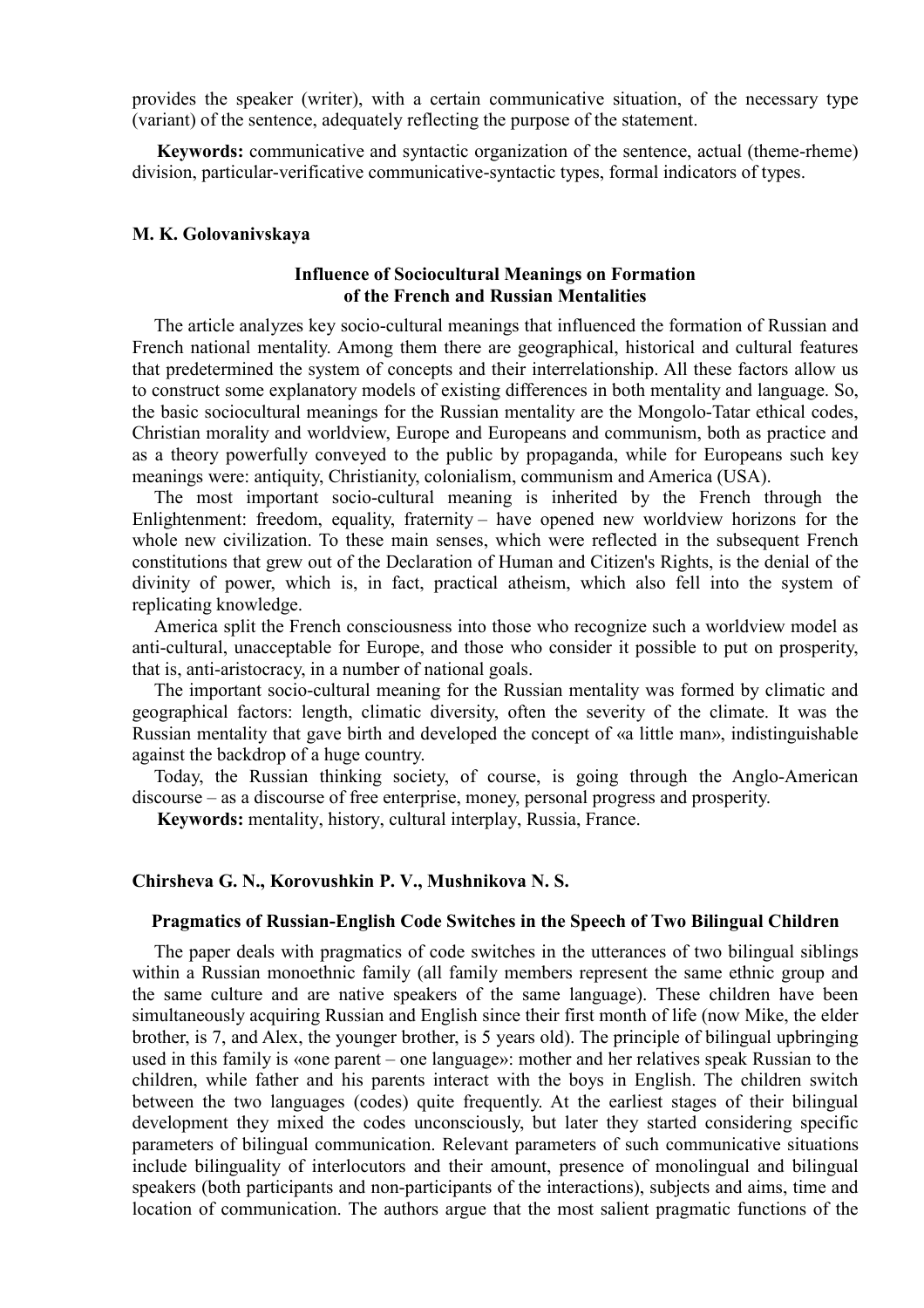children's code switches are: addressee oriented (choosing language units that better suit linguistic competences of addressees), phatic (using contact-oriented formulas supporting interaction), message oriented (switching to the vocabulary units that the speaker considers better acquired or more appropriate for the discussion of a certain subject / topic), and inducement (mainly in requests – switching to the language, usually a non-native and «weak» one).

**Keywords:** childhood bilingualism, Russian, English, bilingual communication, code switches, semantics, pragmatics.

## **A. A. Grigoryan**

# **Linguoculturological Features of Basic Designations of the Concept «Woman» in the Russian and English Languages**

Debates on which of the 2 (or more) compared languages is grammatically, phonetically, spelling- or any otherwise more or less complicated have been held (with a varying degree of intensity) for quite a long time. To a much lesser extent such debates have concentrated on linguocultural parameters of the languages. Indeed, up to the last quarter of the XX century one could but seldom come across the scholarly opinions which concerned gender specificity of the compared languages and cultures. Even rarer have been the attempts to look into the possible interdependence of a language being more or less feminine / masculine and its repertoire and ability of expressing a wider and subtler range of emotions. The given article is devoted to the contrastive analysis of the core nominations of one of the most important concepts in both Russian and English languages and cultures – «a woman». The undertaken analysis leads to the following conclusion: the Russian culture seems to be better characterized as the one with prevalence of horizontal ties and interconnections between human beings whereas the English culture is better defined as the one which values are vertical, hierarchical connections more. That conclusion also logically leads to the assumption about the Russian language being more 'emotional' (repertoire-wise) than its English counterpart. Another logical consequence of this state of affairs is that the Russian language seems to be more «feminine» whereas the English one is more «masculine».

**Keywords:** worldview, means of expressing emotions, horizontal and vertical connections, gender, contrastive analysis of the core nominations of the concept «woman».

## **V. N. Stepanov, S. K. Bolotova, A. R. Leonova**

# **Genre and Stylistic Signs of Rap-Battle**

In this article on the material of the domestic rap genre-forming and genre-determining signs of the rap-battle as a genre within a media agonal discourse are considered. To genre-forming signs of the rap-battle the following ones belong to: agonal nature of communication accenting position opposition of participants of communication; a policodeness, equality of verbal and nonverbal (paraverbal, musical) units of communication when forming the sense of a statement; «expansion of deconstruction» of the sense at all levels of its generation – verbal and nonverbal (paraverbal) and cultivation of «aesthetics of text pleasure» in communication (Rolan Bart); the emotiogenic nature of communication and the provocative strategies of recognition and care with characteristic provocative genres of recognition, representation, demonstrative, maxims, notations, of the provocative question. Genre-forming signs of the rap-battle, according to the authors, belong to specific characteristics of this genre as a supranational phenomenon and have a cross-cultural character. The following signs belong to genre-determining signs of the rapbattle: lowered lexicon (slang, argo, invectives) at the lexical level; language means of expression (tropes, figures of speech, paroemia units – proverbs, sayings, aphorisms, allusions);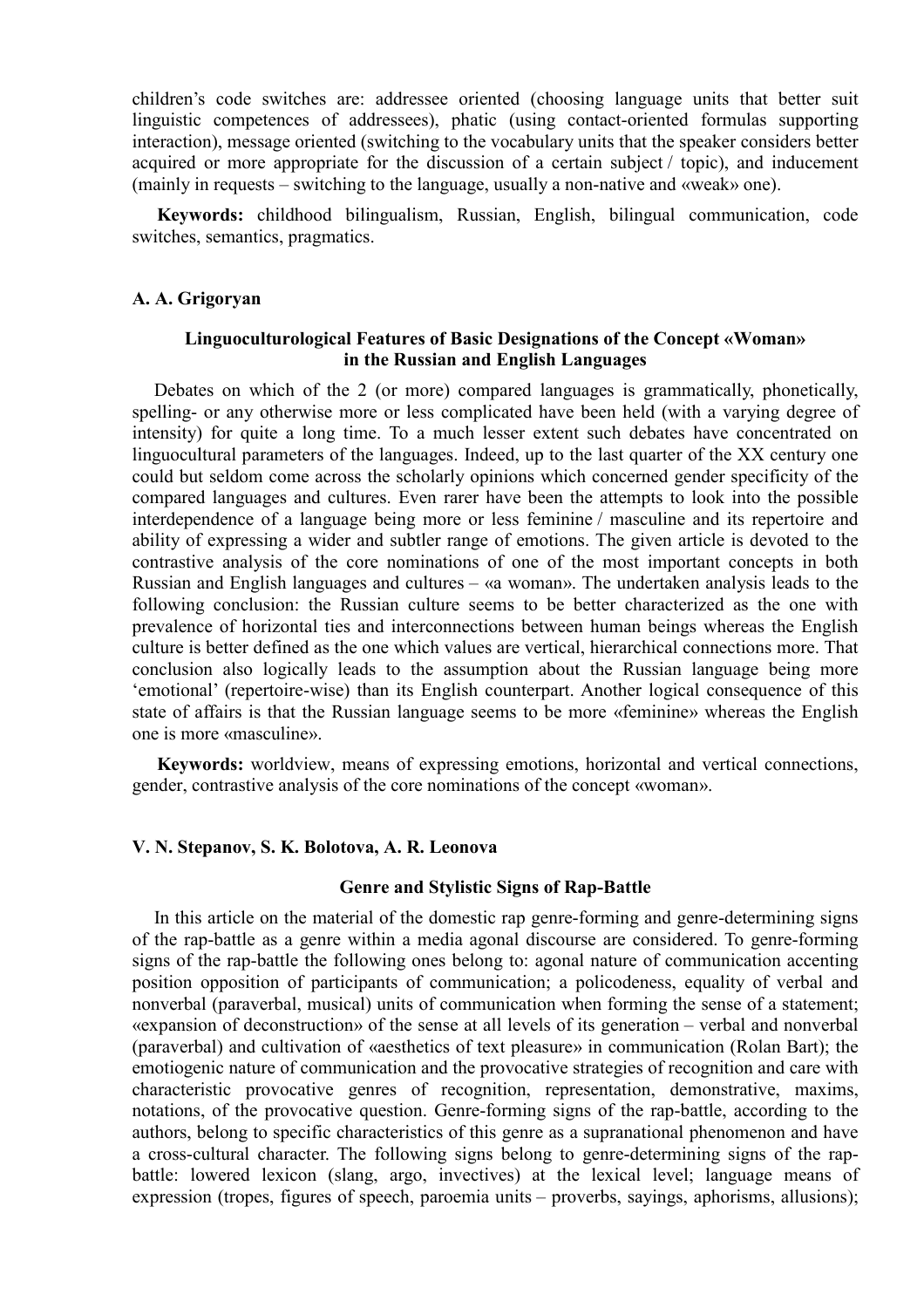ellipsis (incomplete and conjunctionless constructions) at the syntactic level. Genre-determining signs of the rap-battle, as the authors consider, are more defined by the national language. The authors suggest that the rap-battle genre in the domestic culture should be considered as an analogue of the genre of political debates existing in the western tradition, and, respectively, a kind of the agonal discourse. In the domestic context in rap-battles, as the authors' observations show, so-called «sublimation of the concepts» is overcome, which expresses the ideas of competitiveness and hostility. Freedom from the academic canons and orientation to the sound (paraverbal) part of the speech helps authors of domestic rap-battles to create texts beyond the scope of epistemological uncertainty.

**Keywords:** rap, battle, genre, genre-forming signs, genre-determining signs, discourse, influence, provoking, strategy.

### **V. N. Lipsky**

## **Reflection and Polarity as Worldview Meanings of National Self-Consciousness (F. Dostoevsky, N. Trubetskoy, N. Berdyaev, M. Gorky)**

In this article several essential characteristics of the national self-consciousness are analyzed on the basis of works by writers and philosophers of 19th and the first half of the  $20<sup>th</sup>$  century. The main attention is paid to the reflection and the dualism peculiar to the self-comprehension of the Russian people. The artistic embodiment of the national consciousness antinomy is reflected deeply and in a versatile way in the creativity of F. Dostoevsky. It expressed «the Russian humility and the Russian self-importance» (Berdyaev), the Russian «All-humaneness» and the Russian national exclusiveness. Dostoevsky believes in the messianic role of the Russian people and appeals to the suffering and the patience on the one hand, and on the other hand his attitude towards the Catholic world and several nationalities is negative.

Thinking over the originality of the Russian being and the Russian spirit, Berdyaev writes about «the polarization and the contradictoriness» of the Russian people which is explained according to Berdyaev by the interaction in the Russian soul of two essential Russian sources – eastern and western. The philosopher believes that in Russia the «Christ love goes with the misanthropy and the cruelty» and the natural statelessness of the Russian people goes with the exceptional devotion to the state.

The national controversy was revealed with a special acuteness at the turn of the ages in the creativity of M. Gorky. Following his predecessors Gorky continues to consider the problem of the combination in the Russian people of two strangely united sources –eastern and western. Gorky-the theorist rejected the dark eastern-Russian source, but Gorky-the writer is strongly attracted by this Asian source with all his soul. On the one hand Gorky believes that the revolution will save people from the ignorance and the rigidity but on the other hand he doesn't accept strong measures of the revolutionary reconstruction of the country. The creativity of Gorky is not only the reflection of the era but also of the dualism of the national character, the world attitude and understanding.

**Keywords:** dualism, intolerance, worldview, controversy, polarity, West, East, creativity, peasantry, revolution.

## **E. P. Aristova**

### **Maxim Gorky about Typical Characteristics of Russian Society**

The article is dedicated to the philosophical research made by M. Gorky on the topic of the person and collective and also the topic of social evil in novels of 1900s – beginning of 1920s. These novels are biographies, telling about the evolution of a person, surrounded by society. In the imaginative world of the novels socium is represented as an external force, not controlled by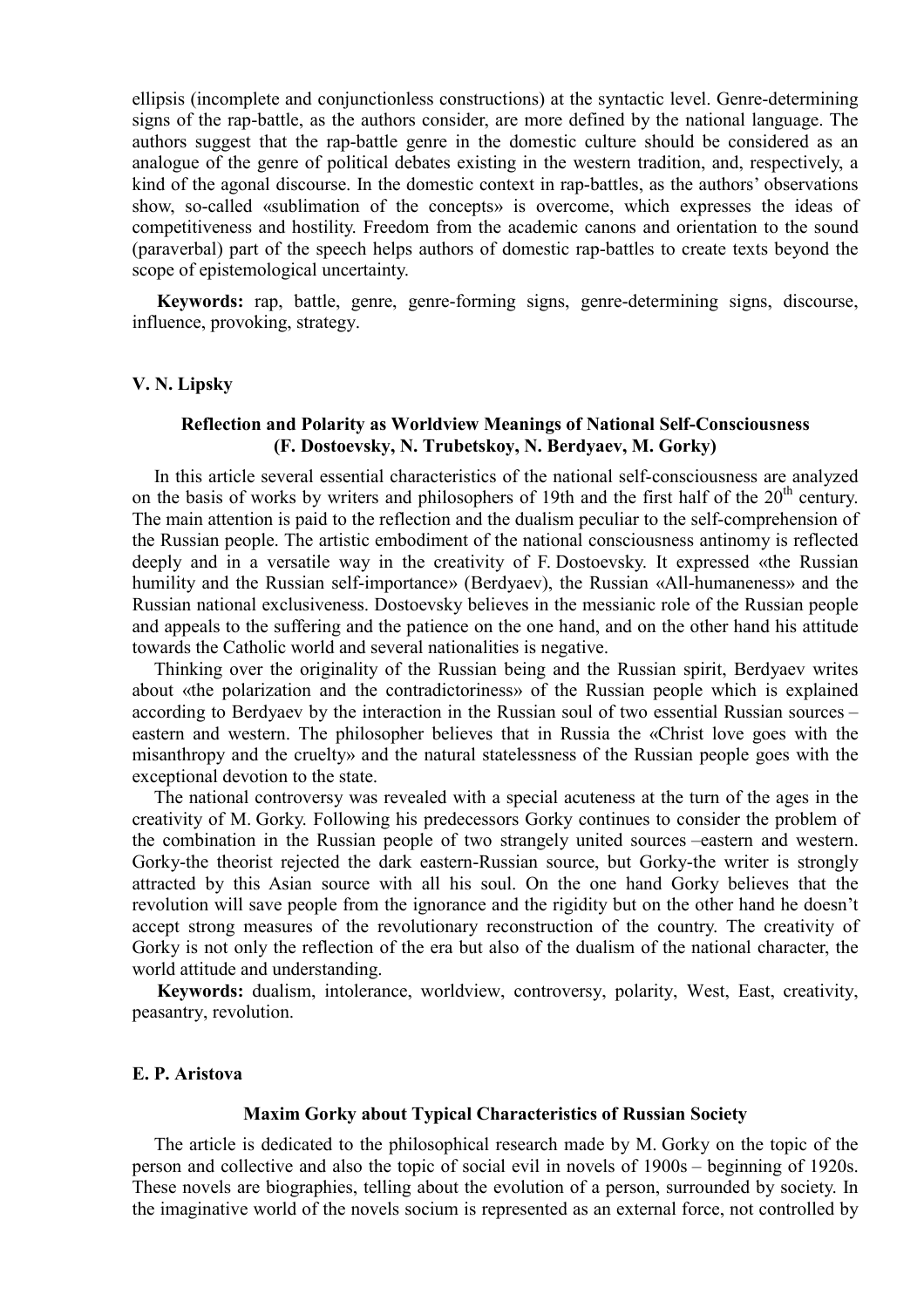an individual. It is described with several representations as boredom, everyone's common dying, worrying about uselessness of being, sadism and mutual cruelty. Normal condition of an individual in such circumstances is estrangement and wandering. Typical characteristic of a person's perception of the world around is the idea of doubling and dividing between the good in thoughts and things perceived in reality. This idea forms the habit of dreaminess and addiction to miracles, bases the contradistinction between law and justice. The theme of the good which can be imagined is reflected by the life of the whole epoch, which was actively creating the Soviet ideological Utopia, in particular socialist realism art style, official in Soviet Russia and combining realistic description and idealized imagined future expectation. M. Gorky points to emotional sincerity, love to creativity, the word and education, physical resistance in hopeless situations, kind communication and common love to common work on Russia improving as to remedies of overcoming the sociality as the dark external force.

**Keywords:** socium, society, social interaction, boredom, sadism, Utopia, myth, doubling the world.

### **E. A. Ermolin**

#### **Province as a Metasubject of M. Gorky's Life and Creativity**

M. Gorky succeeded in formulating and capitalizing in fame and money his general theme of the Russian province in its multifaceted expressions and figurative manifestations. This metatheme is a Russian province as a life-giving chaos: a crazy fountain, a picturesque host of people and situations, speeches and events, which in particular are not devoid of ethical content, but in the aggregate form, first of all, a special kind of phenomenon or artifact, subject to aesthetic impressionability and causing panesthetic delight, if not contrary to the hardships of life presented and the kinks of destinies, then as if forgiving its outbursts of being its evil. M. Gorky's discovery is a Russian lumpen: a proteistic social amoeba that assumes all forms and lives by emotional modes that can be labeled with any socio-political actuality. Faced with the irrational excess and riot of provincial life, M. Gorky bathed in them as an artist fascinated by the free convulsions of self-consuming and spontaneous Russian existence, Russian horror, the might of the birth pangs of a huge country, or even destiny, finally repeatedly wasting itself. At the same time, he believed that the wild chaos of the Russian jungle, the vital naturalistic element in the absence of God, must recognize the authority of reason. Communists (and especially the KGB members of those times and forcefully exploited members of the Writers' Union) were thought of by Gorky as agents of such a Mind, which was historically and metaphysically non-existent, but is born by itself and equipped with an iron will, but only with a minimum of ethical reflection. Their work eventually abolished the province, which he sang glory to. The article also provides an overview of current judgments about M. Gorky in social networks.

**Keywords:** metatheme, the Russian province as a life-giving chaos, the hero as a proteistic social amoeba, the author as proteus, the abolition of the province by the agent of reason.

### **T. S. Zlotnikova**

#### **Provincial «Gorky Theater»: Institutional and Aesthetic**

The article suggests that the concept of «Gorky theater» should be considered as a kind of historical and cultural metaphor, the meaning of which is significantly correlated with the adjective «provincial». Institutional in the concept of the provincial «Gorky theater» is defined by the social and cultural tradition of the totalitarian state, in which for most of the twentieth century Gorky's name was given to many theaters, and for many of them the author was not a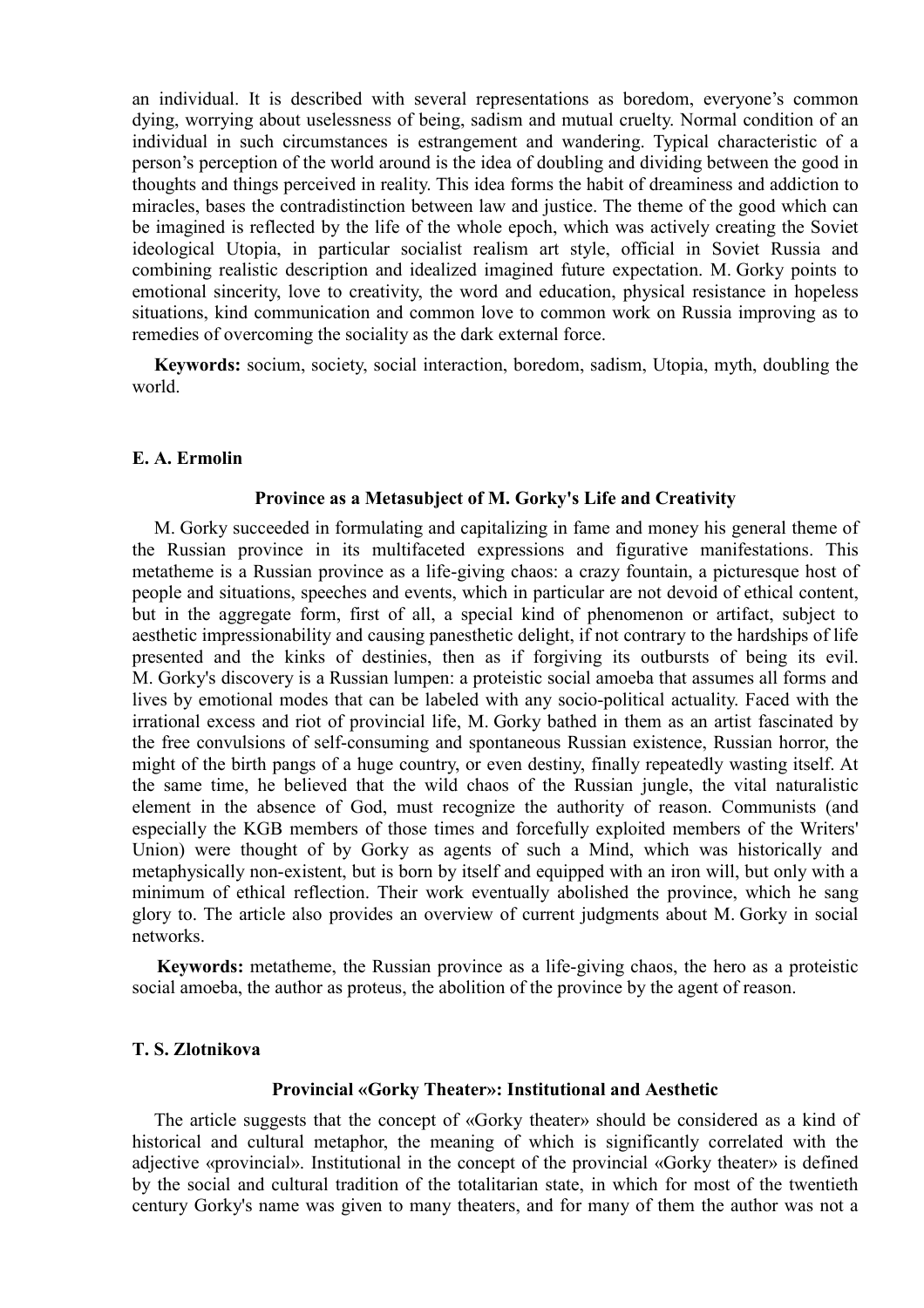source of creative inspiration, but a formally significant «patron». Aesthetic in relation to the concepts of «Gorky theater» and its provincial discourse has several features. The first feature of «Gorky theater» is that the theatricality is in principle inherent in the Russian self-consciousness. Under the theatricality can be understood ecstatic, didacticism, metaphorical judgments, metaphorization rather abstract concepts (N. Berdyaev, V. Soloviev, V. Rozanov, writers of classics). The second feature of the Gorky theatre is Gorky's constant and varied interest in the theatre, which is not to a small extent evidenced by his theatrical feuilletons, which continued the tradition of theatrical journalism (A. Grigoriev, M. E. Saltykov-Shchedrin, A. Chekhov). The third feature of the Gorky theater, which was not noticed by contemporaries and people of later times, is the special genre preferences of Gorky, genre mixes, which was a natural feature of the world avant-garde. The aesthetic specificity of the works intended for theatrical realization is associated with the «low», though beloved by the audience, genre of melodrama, perceived as a manifestation of provincial. Signs of this genre are found in many plays («the Commoners», «at the Bottom», «the Last», «Barbarians»), paying special attention to the purely provincial set of characters and the construction of the plot «Fake coin». It is concluded that the theatricality of Gorky-provincial – is an artistically original and consistent expression of his specific anthropology.

**Keywords:** theater, M. Gorky, province, institutional, aesthetic, Russian identity, the metaphorical, didactic, romance.

## **I. S. Belova, L. F. Salimova**

# **Three Socrates: Dramatic and Stage Versions of «Freedom» in the Theatre of the XX century**

The article presents the complex search of the twentieth century theatre associated with the appeal of playwrights and directors to the phenomenon of Socrates, his personality, life, basic philosophical and moral ideas. The authors chose comparativism and synthesis of theatrical reconstruction of the performance (with elements of theatrical review) and a historical and philosophical analysis as a methodological basis of the study. This choice is explained by the specifics of dramatic and theatrical material, which is a peculiar combination of interest in the life and personality of the ancient Greek thinker, the desire to update his ideas in the sociocultural context of the twentieth century and attempts to artistic solutions of this interest. The central objects of the analysis are three different versions of the Socrates phenomenon in the theatrical space. These are: play by M. Anderson «Barefoot in Athens» (and the teleplay), play by E. Radsinsky «Conversations with Socrates» and A. Goncharov's performance in the Mayakovsky Theatre, and A. Vasiliev's performances on Plato's texts «The State» and «Dialogues». The authors saw their task not only in comparison of theatrical «readings» of the Socrates phenomenon in terms of greater or lesser authenticity of each performance, though in the not very extensive theater criticism there was not an attempt of such a comparative analysis on this occasion. Interest caused a variety of approaches and artistic solutions which provided an opportunity to discover wealth of interpretations, new meanings, to try to formulate the main versions born in the contact of the depths of ancient philosophy and theater of the twentieth century. The researchers worked with three types of texts: plays, the texts of the performances and the director's explication, which reveals the process of birth, development and implementation of the creative idea. This approach allowed for the first time us to discover the essence of each of the interpretations of the Socrates phenomenon and the understanding of freedom in the theater of the twentieth century and to conceptualize these differences.

**Keywords:** interpretation, directing theatre, version, freedom, maieutics, play.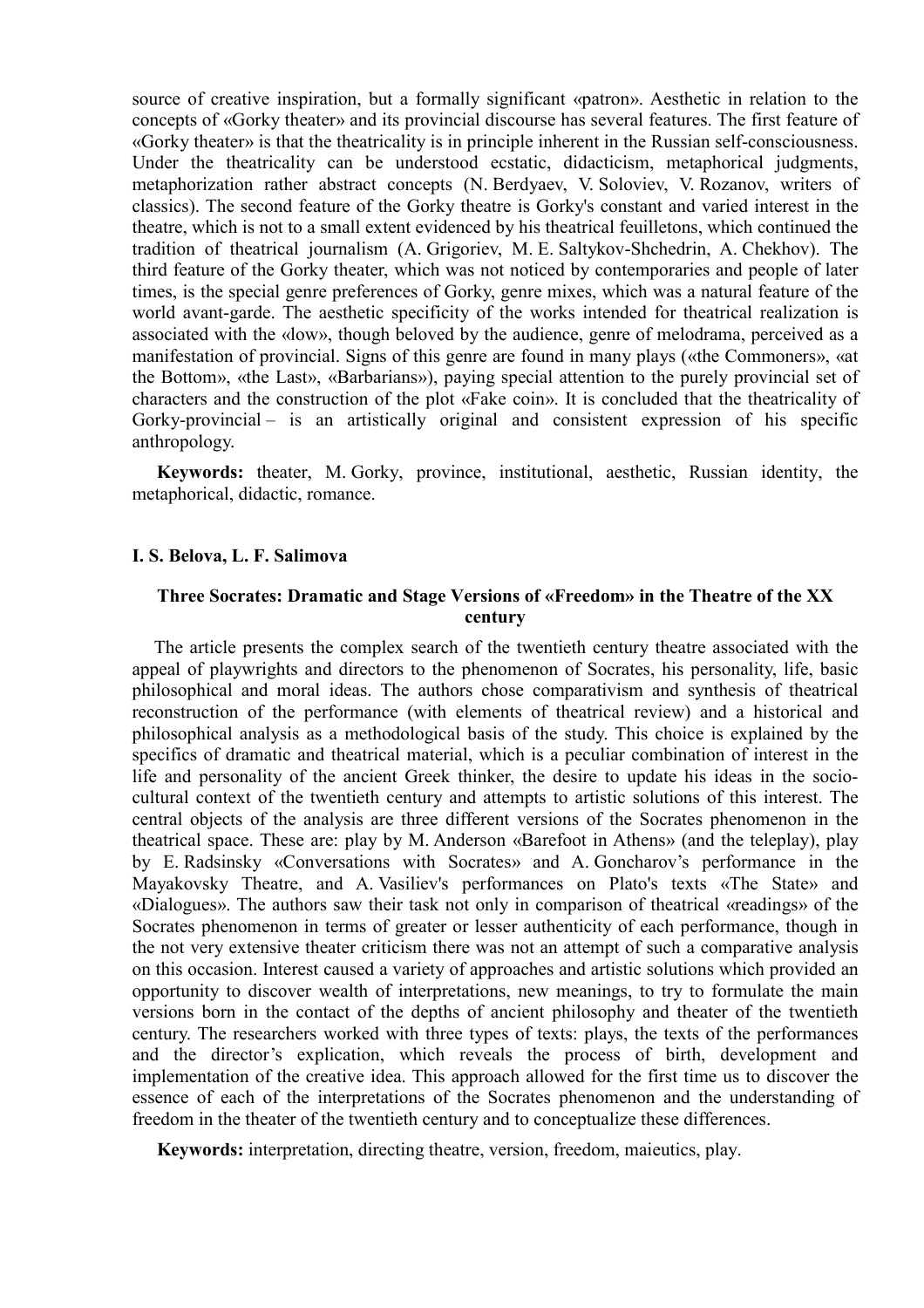## **O. V. Rozina**

# **Historical and Culturological Reconstruction of Duchess Olga's Pilgrimage to Holies in Tsargrad**

The spiritual influence of Byzantium on Russian history and culture remains one of the topical themes in historical research in the conditions of the modern civilizational war. The search for a common and special in the civilizational foundations of the Byzantine Empire (Roman Empire) and Russia is an important indicator of the unity of the dominant values of the Orthodox spiritual cosmos, reinterpreted and adapted to Russian original historical and cultural conditions.

This article is devoted to one of the aspects of this problem. It presents the results of the reconstruction of the pilgrimage of Duchess Olga to the Christian holies of Constantinople during her stay in the capital of the East Roman Empire. The author attracts different sources, both of the Byzantine and Russian origin, as well as the works by leading researchers of the early history of the Russian state. Based on the analysis of sources and materials she recreates the general view of Tsargrad in the X century, writes a brief history of the creation and describes the state of the main temples of the city, which Duchess Olga could visit, including the Cathedral of St. Sophia of God's Wisdom, St. Apostles, St. Sergius and Bacchus, St. Polyeuktos, St. Lawrence and St. Stephen the first Martyr, Studit monastery and others. This formulation of the research problem allows us to look at the image of the Russian Christian city through the prism of commonality with the appearance of Constantinople, its temples and holies, revealing their spiritual connection and socio-cultural unity of the Eastern Christian world.

**Keywords:** Duchess Olga, pilgrimage, Constantinople, Tsargrad, Church, holy, historical and cultural reconstruction.

## **M. S. Emeliyanova**

#### **A Medieval Russian Town as a Projection of Substantial Thinking**

In the article the attempt is made to track how thinking of the person in medieval Russia found the reflection in the stone chronicle of town building. The opinion became standard that the Middle Ages period in Russia reached the high level of the scholastic thinking which did not concede the Western European one, however it was expressed not verbally but in images. The Russian iconostasis, fresco painting and architecture become a means of expressing the deepest mystical and theological experiences. The town as a developing system, shows most brightly a diachronic aspect in formation of the philosophical thought of the Russian Middle Ages. Considering a big time interval (practically in seven centuries), it becomes possible to allocate the main directions of the thought, which found its embodiment in town building. Adoption of Orthodoxy as a new form of culture and thinking became the fundamental moment in figurative and symbolical thinking of the era. Orthodoxy besides Orthodox testaments brought with itself eschatological moods. Expectation of doomsday led to the fact that Heavenly Jerusalem was thought as a city prototype and as the ideal, the mystical world center. Reproduction of this prototype in the phenomenal world becomes a task for architects. The city allocated by sacral meanings was not a literal embodiment of Jerusalem City or Paradise, and it was its terrestrial icon. Besides, formation of the town image was under the influence of hesychasm and later following eschatological moods. The person does not reject the material beginning any more, and tries to consecrate it inside, to make it a vessel of Divine energies, and that has found its embodiment in new architectural forms. In the 16th century the ideas become prevailing, which prove centralization of the power and power of Russia. The concept expressed in the formulation «Moscow – the Third Rome» became a fundamental one.

**Keywords:** town, architecture, image, prototype, symbol, New Jerusalem, hesychasm,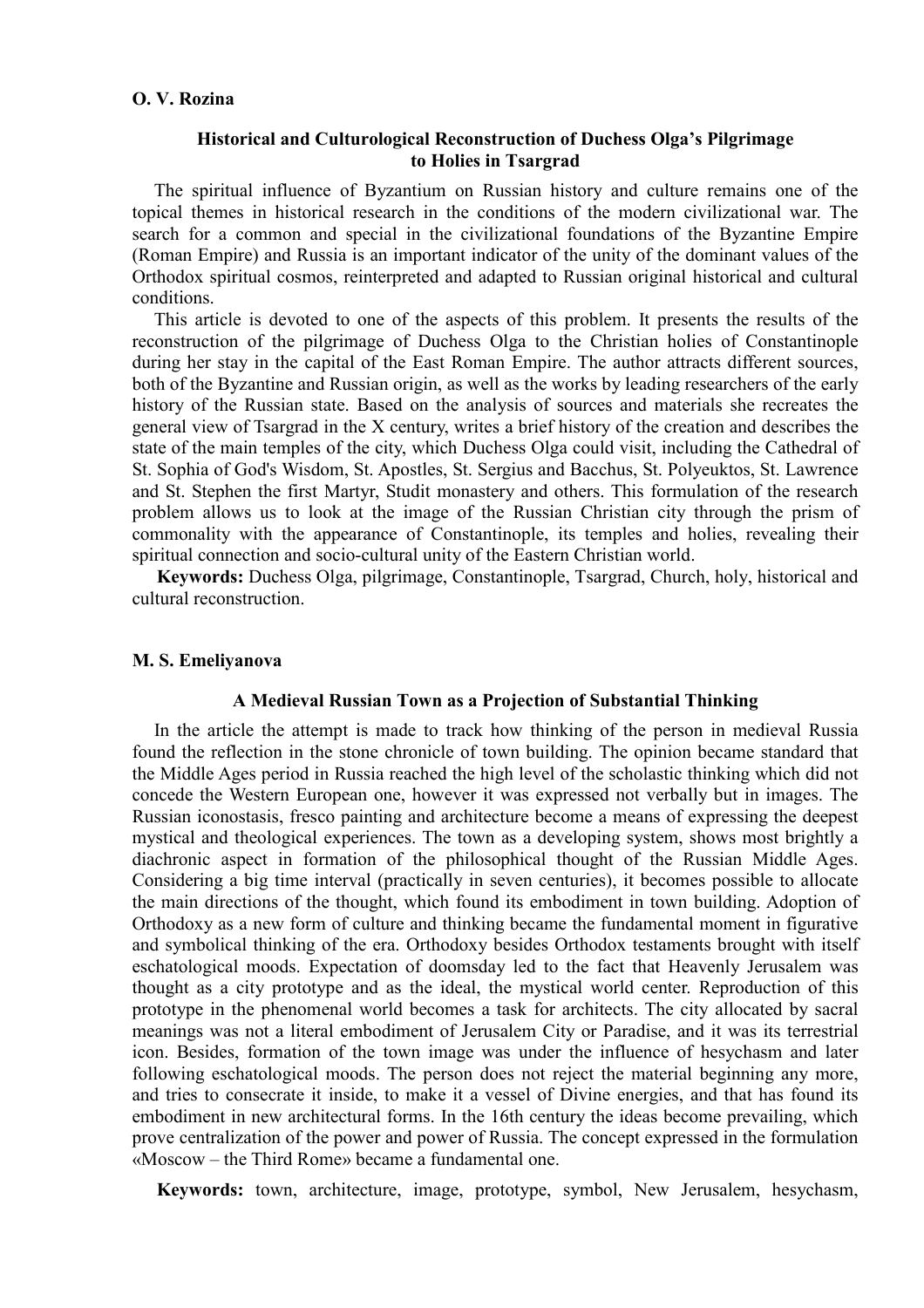## **E. L. Saraeva**

# **N. M. Karamzin about Security of the Russian People's National Identity in Conditions of Dichotomy Russia – the West**

The aim of the present study is to analyze N. M. Karamzin's ideas about the influence of Peter the Great on the choice of Russia's historical path. The problem under research is Karamzin's views on the causes, goals, methods and consequences of the reforms of Peter the Great. The article is carried out in the framework of the humanistic approach stating that the main subject of history is a person with his / her values and vital interests. The key elements of the historical context influencing Karamzin's worldview were highlighted: Alexander I's hesitation between liberal and conservative reforms, the interest of noblemen in preserving their privileges, and the dissemination of the Enlightenment ideas about freedom and human rights in Russia. In the article a discursive method of the analysis of Karamzin's ideas was applied, aiming at understanding what tasks of Russia's national development he considered to be priority. The principal elements of Karamzin's political and national discourse are revealed: «state power», «people's welfare», education, «moral dignity of rulers», «sovereignty» of the state, «inner connection of citizens with authorities», «strong state», civil arts, rationality, «moral respect to the dignity of the rulers», «integrity, the benefit of Russia», «civil order». It is proved in the article that the historian recognized the backwardness of Russia as to compare to the leading European countries in such spheres of life as military affairs, diplomatic service, education, culture, and considered a necessity of bringing society closer to the advanced countries and cultures of the West. Karamzin was convinced that Peter contributed to the development of the country, to the growth of its power. The thinker singled out the consequences of reforms significant for Russia. Having no doubts of the greatness of Peter, the historian condemned imitation, cruelty, and abandoning of the folk traditions. National pride, according to the historian, is the moral component of love for the homeland. Defending autocracy as a major political force in Russia, Karamzin dreamed of an enlightened monarchy, ensuring the greatness of the homeland and respecting the dignity of the individual.

**Keywords:** N. M. Karamzin, Peter the Great, Russia in Early modern period, Alexander I, national identity of the Russian people, Europeanization of Russia, the «Russia-West» problem.

#### **M. V. Novikov, A. M. Novikova**

## **Capri of Maksim Gorky**

Here is considered the question of Italians' historical memory in relation to the great Russian writer Aleksey Maksimovich Gorky, who lived on the island of Capri and in Sorrento during 15 years. It is noted that modern inhabitants of Capri carefully keep the memory of Gorky, transferring from generation to generation various stories from his Italian life. It is emphasized that «Don Masimo» as validly and tenderly islanders called Gorky, has remained in memory of modern inhabitants of Capri, they even remember that during 7 years of stay on the island Gorky did not learn any word in Italian. It is noted that the memory of Gorky is connected with the memory of other great representative of Russia – V. I. Lenin, who visited Gorky in Capri twice with the purpose to keep the writer as the important member of the Bolshevik Party, its financial donor and the popular person in Russia. Here is noted discrepancy of insufficiently studied Capri experience of Gorky, his supporter-bolsheviks – philosopher A. A. Bogdanov and critic-publicist A. V. Lunacharsky, their project of organizational and ideological preparation of the proletarian kernel from the most advanced Russian workers through the activity of the travelling «proletarian university» in Capri and also their attempts to create a new religion for a working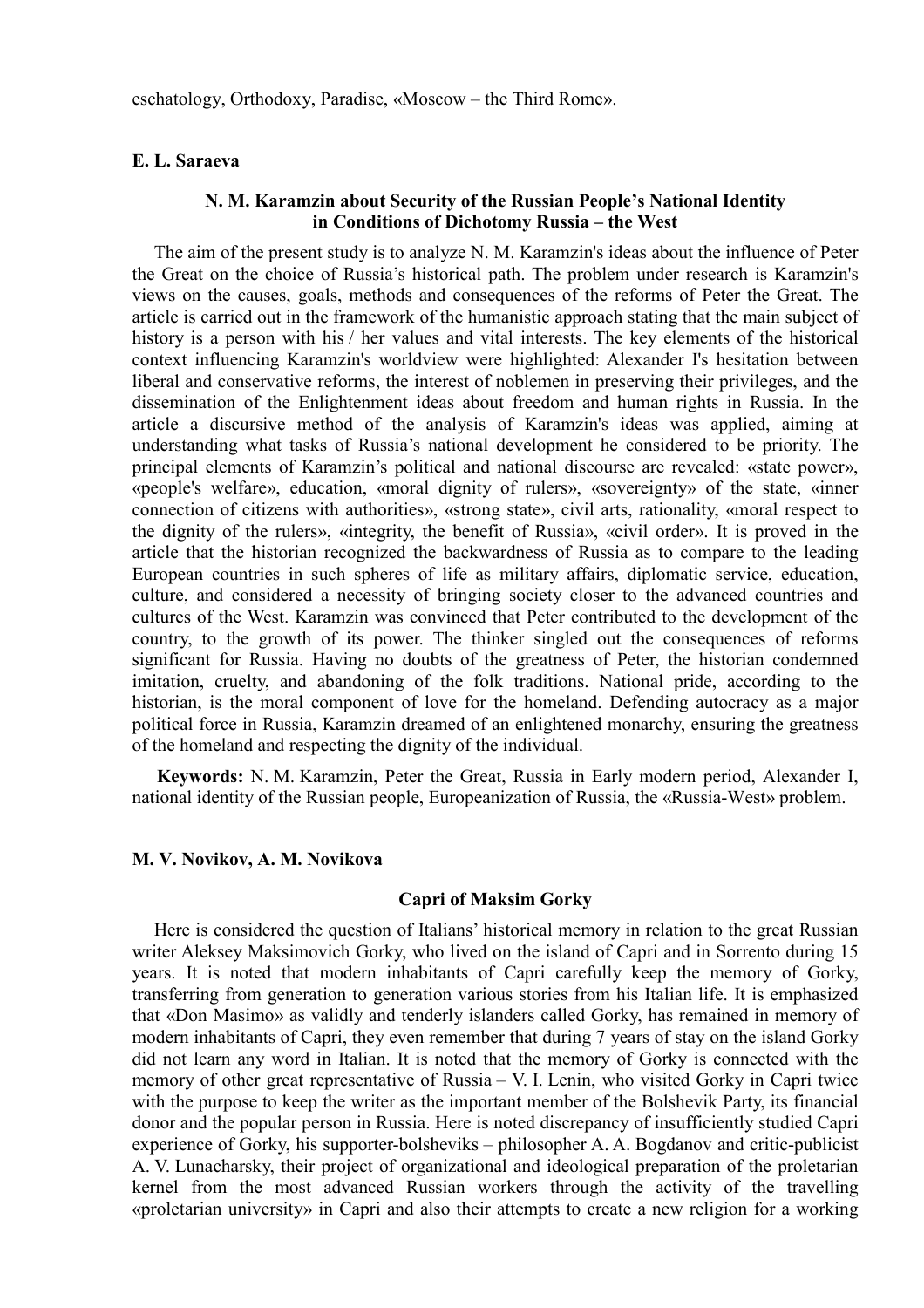class with replacement of the faith in God on trust in socialism. Active participation of Gorky in the revolutionary process, his meetings in Capri with many revolutionaries became a basis of the thesis about Capri of that period as «a birthplace of the Russian revolution».

**Keywords:** A. M. Gorky, M. F. Andreeva, V. I. Lenin, A. V. Lunacharsky, A. A. Bogdanov, Italy, Capri, revolutionary activity, god-building.

# **A. M. Yuriev**

# **Episodes of Yaroslavl Residents' Everyday Life in Late 1920-s through Journalists' Eyes of the Newspaper «Severny Rabochy» and Magazine «Chudak» by I. Ilf and E. Petrov'**

The purpose of the article is to research aspects of everyday life of residents of Yaroslavl, found its reflection in works of the caricaturist of the newspaper «Severny Rabochy» Frants Veseli, Ilya Ilf and Evgeny Petrov's novel «A Gold Calf» and also in «Notebooks» by Ilya Ilf. In first chapters of the novel and notebooks by I. Ilf places of Yaroslavl and its inhabitants (city streets, shops, the cooperative dining room, the taxi driver Osip Sagasser) are described, and also in notebooks employees of the editorial office of the newspaper «Severny Rabochy» are mentioned, with whom the authors of the novel got acquainted during their visit to the city in 1929, and who could become information sources for I. Ilf and E. Petrov collecting materials for the new novel. Comparison of the scenes represented on F. Veseli's caricatures from life of Yaroslavl residents with the description of picturesque details of life of a country town in the novel by I. Ilf and E. Petrov allows us to understand where and how some events, which found reflection in «A Gold Calf», developed. Studying and comparison of the text of the literary work, notebooks of the author and the plots represented on caricatures allows us to complement the official history of «socialist construction» in Yaroslavl at the end of the 1920-s, which before were «in a shadow» with descriptions of everyday life of Yaroslavl residents, information on real moods of citizens.

**Keywords:** Ilya Ilf and Evgeny Petrov, «A Gold Calf», Arbatov, Yaroslavl, Ostap Bender, Osip Sagasser, Frants Veseli.

# **T. V. Yurieva, M. A. Soboleva**

## **Representation of Regional History and Culture in the Local History Magazine «Ugleche Pole»**

In this article the regional local history magazine «Ugleche Pole» is analyzed for the first time in detail. This unique in own way edition represents the original local history project on representation of the history and culture of certain places of the Yaroslavl region. The article purpose is to give a complex idea about this magazine, to describe basic elements of the content and the system of their creation, economic functioning of the edition. In the article the following aspects have been touched upon: history of the magazine release, subject of issues, design, financing, involvement of authors to make a virtual editorial office, involvement of young fans interested in the study of local lore. The magazine is aimed at maintaining cultural memory of towns and settlements, those places which seldom became a subject of fixed consideration, as well as formation of new meanings of sociocultural existence of the region. Here is noted a flexible variety of the content of magazine issues depending on the chosen object which becomes the main character of the magazine, at the general severity of the structure and registration.

The authors come to the conclusion that it is useful and in its own way unique experience, which should be adopted also to other regions. Existence of this magazine is defined by huge enthusiasm of those who write to it and also with great love to the small homeland of those who read it.